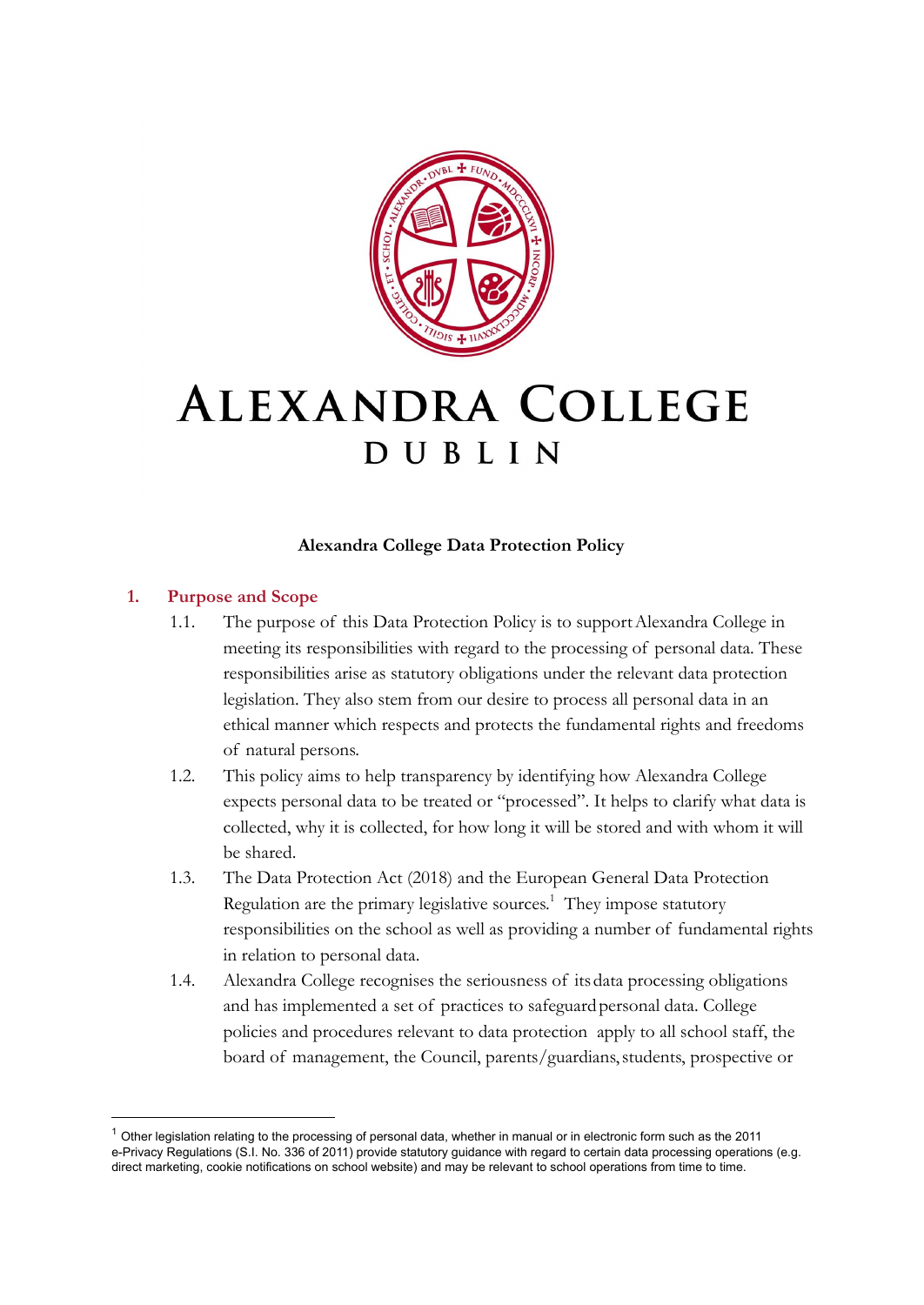potential students and their parents/guardians, applicants for staff positions within Alexandra College and others.

- 1.5. Any amendments to this Data Protection Policy will be communicated on the Alexandra College website and through other appropriate channels, including direct communication with data subjects where this is appropriate. The College will notify data subjects if at any time the College proposes to use personal data in a manner that is significantly different to that stated in this policy, or, was otherwise communicated at the time that it was collected.
- 1.6. Alexandra College is a data controller of personaldata relating to its past, present and prospective staff, students, parents/guardians, volunteers, and other members of the Alexandra College community. Formally,the statutory responsibility of Controller is assigned to the Board of Management. The Principal is assigned the role of coordinating the implementation of this policy and for ensuring that all staff who handle or have access to Personal Data are familiar with their responsibilities.

| <b>Name</b>             | Responsibility                               |
|-------------------------|----------------------------------------------|
| Board of Management     | Data Controller                              |
| Principal               | Implementation of Policy                     |
| All Staff               | Adherence to Data Processing Principles      |
| Entire School Community | Awareness of & Respect for all Personal Data |

#### **2. Processing Principles**

- 2.1. Processing is the term used to describe any task that is carried out with personal data e.g. collection, recording, structuring, alteration, retrieval, consultation, erasure as well as disclosure by transmission, dissemination or otherwise making available. Processing can include any activity that might relate to personal data under the control of Alexandra College, including the storage of personal data, whether the records are processed by automated or manual means.
- 2.2. There are a number of fundamental principles, setout in the data protection legislation, that legally govern treatment of personaldata. As an integral part of its day to day operations, Alexandra College will ensure that all data processing is carried out in accordance with these processing principles.
- **2.3.** These principles, set out under GDPR, establish a statutory requirement that personal data be:
	- **i.** processed lawfully, fairly and in a transparent manner **lawfulness, fairness and transparency.**
	- **ii.** collected for specified, explicit and legitimate purposes and not further processed in a manner that is incompatible with those purposes. **purpose limitation**. Further processing for archiving purposes in the public interest, scientific or historical research purposes or statistical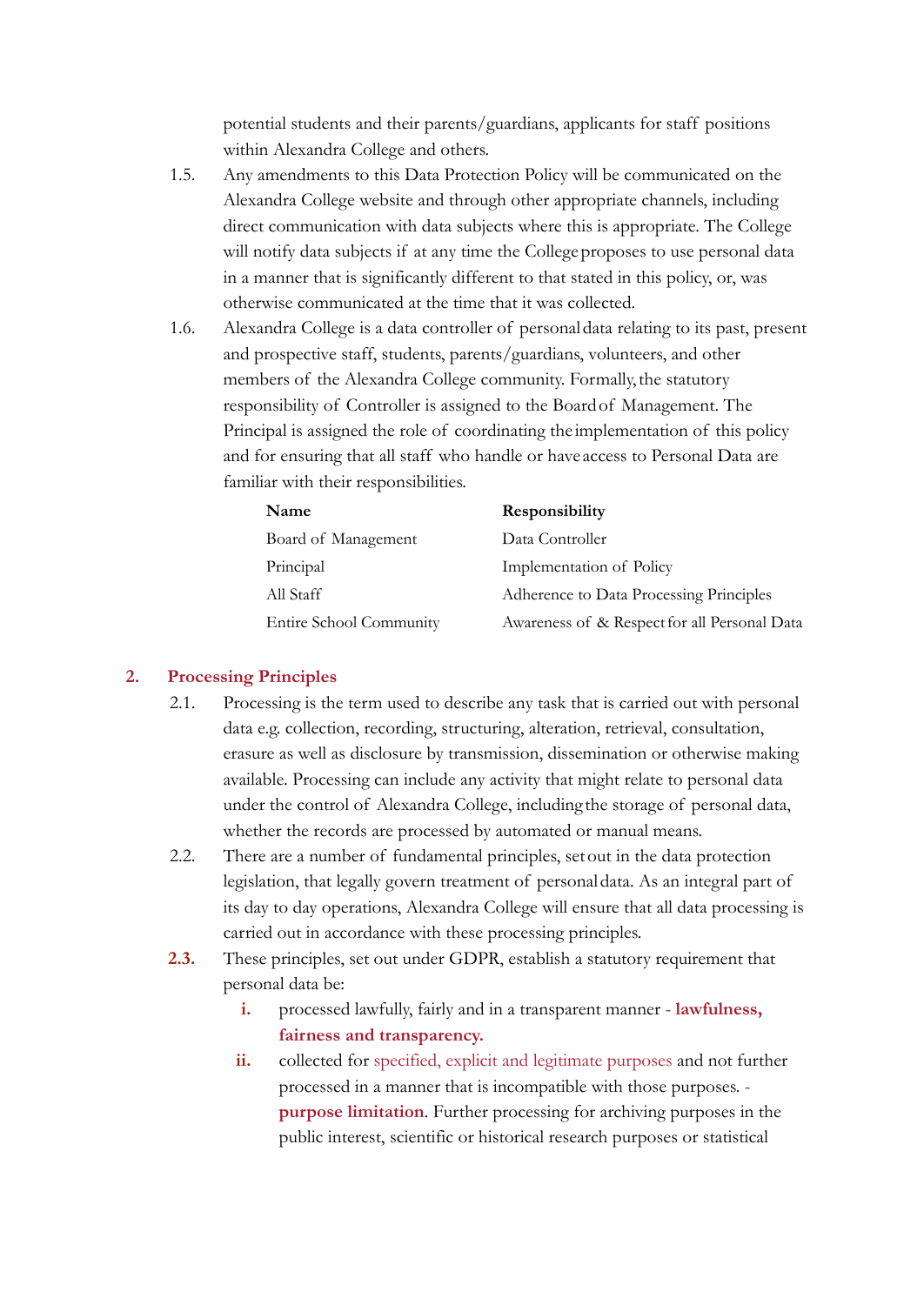purposes shall not be considered to be incompatible with the initial purposes.

- **iii.** adequate, relevant and limited to what is necessary for the purposes for which they are processed - **data minimisation.**
- **iv.** accurate and, where necessary, kept up to date. Every reasonable step must be taken to ensure that personal data that are inaccurate, having regard to the purposes for which they are processed, are erased or rectified without delay - **accuracy.**
- **v.** kept for no longer than is necessary for the purposes for which the personal data are processed<sup>2</sup> - **storage limitation**
- **vi.** processed in a manner that ensures appropriate security of the personal data, including protection against unauthorised or unlawful processing and against accidental loss, destruction or damage, using appropriate technical or organisational measures - **integrity and confidentiality**.
- **2.4.** GDPR also establishes **Accountability** as a core data processing principle. This places a statutory responsibility on Alexandra College, as Data Controller, to be able to demonstrate compliance with the 6 data processing principles set out in paragraph 2.3.

## **3. Lawful Basis for Processing Personal Data**

- **3.1.** Whenever Alexandra College is processing personal data, all of the principles listed in paragraphs 2.3 and 2.4 must be obeyed. In addition, in accordance with GDPR Article 6, at least one of these six legitimatebases must apply if the processing is to be lawful:
	- (i) compliance with a legal obligation
	- (ii) necessity in the public interest
	- (iii) legitimate interests of the controller
	- (iv) contract
	- (v) consent
	- (vi) vital interests of the data subject.
- 3.2. When processing **special category personal data**, Alexandra College will ensure that it has additionally identified an appropriate lawful basis under GDPR Article  $9<sup>3</sup>$ . Special categories of personal data are those revealing racial or ethnic origin, political opinions, religious or philosophical beliefs, or trade union membership, and the processing of genetic data, biometric data for the purpose of uniquely identifying a natural person, data concerninghealth or data concerning a natural person's sex life or sexual orientation.

## **4. Processing Activities Undertaken by Alexandra College**

<sup>&</sup>lt;sup>2</sup> Data may be stored for longer periods if being processed for archiving purposes in the public interest, scientific or historical research purposes or statistical purposes (subject to appropriate technical and organisational measures required to safeguard the rights and freedoms of thedata subject).

<sup>&</sup>lt;sup>3</sup> GDPR Article 9 sets out the lawful bases that apply to the processing of special categories of personaldata.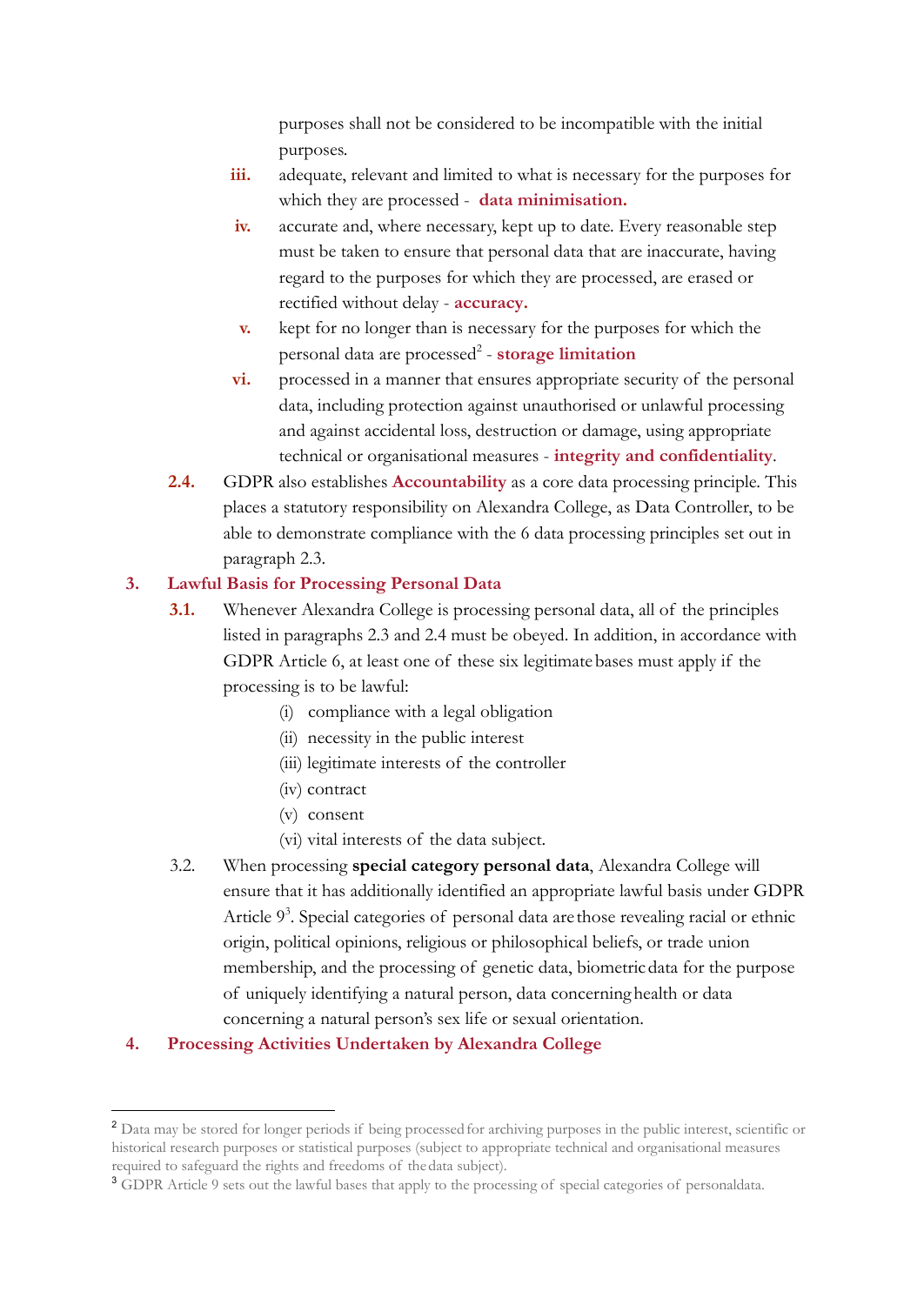**4.1. Record of Processing Activities**This policy sets out the purposes for which Alexandra College collects and uses personal data for each of the various categories of data held: student, staff, parent/guardian, alumnae, prospective parents, prospective students, prospective staff andso forth.

## **4.2.** Student Records The purposes for processing student personal data include<sup>4</sup>:

(i) to provide information for application/enrolment;

(ii) to determine whether an applicant satisfies Alexandra College's admission criteria and in what priority category;

(iii) to comprehend the educational, social, physical and emotional needs of the student;

(iv) to deliver an education appropriate to the needs of the student;

(v) to ensure that any student seeking an exemption from Irish meets the criteria;

(vi) to ensure that students benefit from relevant additional educational or financial supports;

(vii) to contact parents/guardians in case of emergencyor in the case of school closure;

(viii) to monitor progress and to provide a sound basis for advising students and parents/guardians;

(ix) to inform parents/guardians of their child's educational and developmental progress, attendance and behaviour;

(x) to communicate information about, and record participation in, school classes, events, matches and initiatives;

(xi) to compile yearbooks, social media posts, newsletters, to establish and populate a school website, and to keep a record of the history of Alexandra College;

(xii) to comply with legislative or administrative requirements and guidelines;

(xiii) to provide continued education and learning remotely either from the school or the teacher's home or temporary location whether by live stream, recording, video conferencing, video or audio recording or some other means not yet envisaged;

(xiv) to select teams, groups or individual student representation of the College;

(xv) to facilitate the smooth operation and finances of the school including payment of fees, charges and donations

(x) to furnish documentation/ information about the student to the Department of Education and Skills, the State ExamsCommission, the

<sup>4</sup> Appendix 2 sets out the type of personal data being processed by the school and the purposes for which this data is being processed. This list is likely to be subject to revision from time to time. For example, changes in curriculum or legislation may require adjustments in the personal data processing.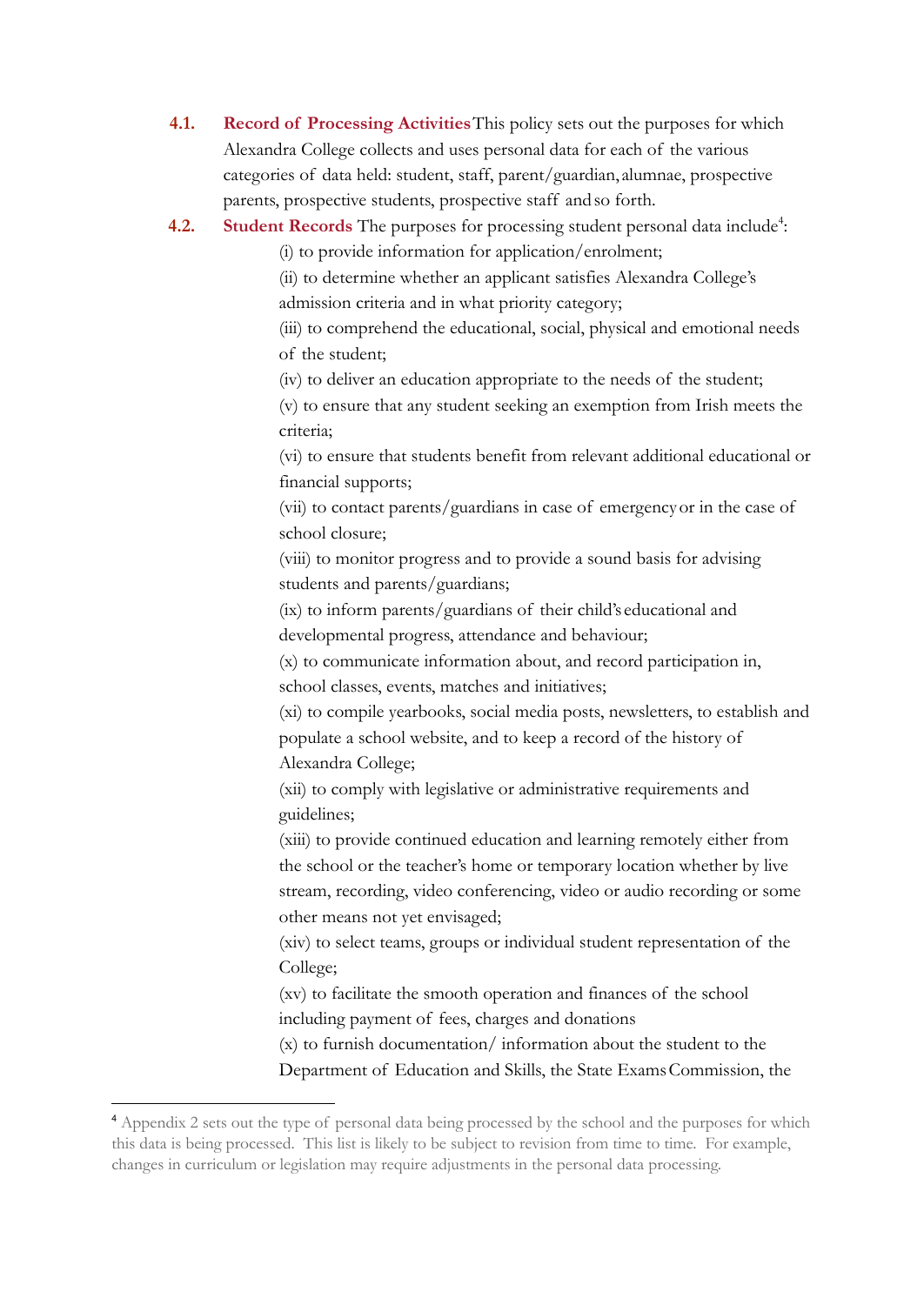National Council for Special Education, TUSLA, the Revenue Commissioners, immigration authorities and others in compliance with law and directions issued by government departments.

- **4.3. Parent/Guardian Records** Information about, or correspondence with, parents will be held in the files for each student. This information shall be treated in the same way as any other information in the student file.
- 4.4. **Staff Records**As well as records for existing and former members of staff, records may also relate to applicants interested in or applying for positions within Alexandra College, trainee teachers and teachers under probation. The purposes for which staff personal data is processed include the following:

(i) the management and administration of school businessnow and in the future;

(ii) to facilitate the payment of staff, and calculateother benefits/ entitlements including reckonable service for the purpose of calculation of pension payments, entitlements and/or redundancy payments where relevant;

(iii) to facilitate pension payments in the future;

(iv) human resources management;

(v) recording promotions, appointments, selection processes, applications and changes in responsibilities etc.;

(vi) to enable Alexandra College to comply with its obligations as an employer including the preservation of a safe, efficientworking and teaching environment, including but not limited to complying with its responsibilities under the Safety, Health and Welfare at Work Acts and public health guidance;

(vii) to enable Alexandra College to comply with requirements set down by the Department of Education and Skills, the Revenue Commissioners, the National Council for Special Education, TUSLA, an Garda Siochana the HSE, and any other governmental, statutory and/or regulatory departments and/or agencies;

(viii) to facilitate the continuation of educationand teaching if a teacher is working remotely or if the school campus is closed;

(ix) and for compliance with legislation relevant to Alexandra College.

- 4.5. **Board of Management Records**Board of Management records are kept in accordance with the Education Act 1998 and other applicable legislation. Minutes of Board of Management meetings record attendance,items discussed and decisions taken. Board of Management business is considered confidential to the members of the Board and those members of school managementin attendance at board meetings at the board's request.
- 4.6. **Financial Records** This information is required for routine management and administration of Alexandra College's financial affairs, including the payment of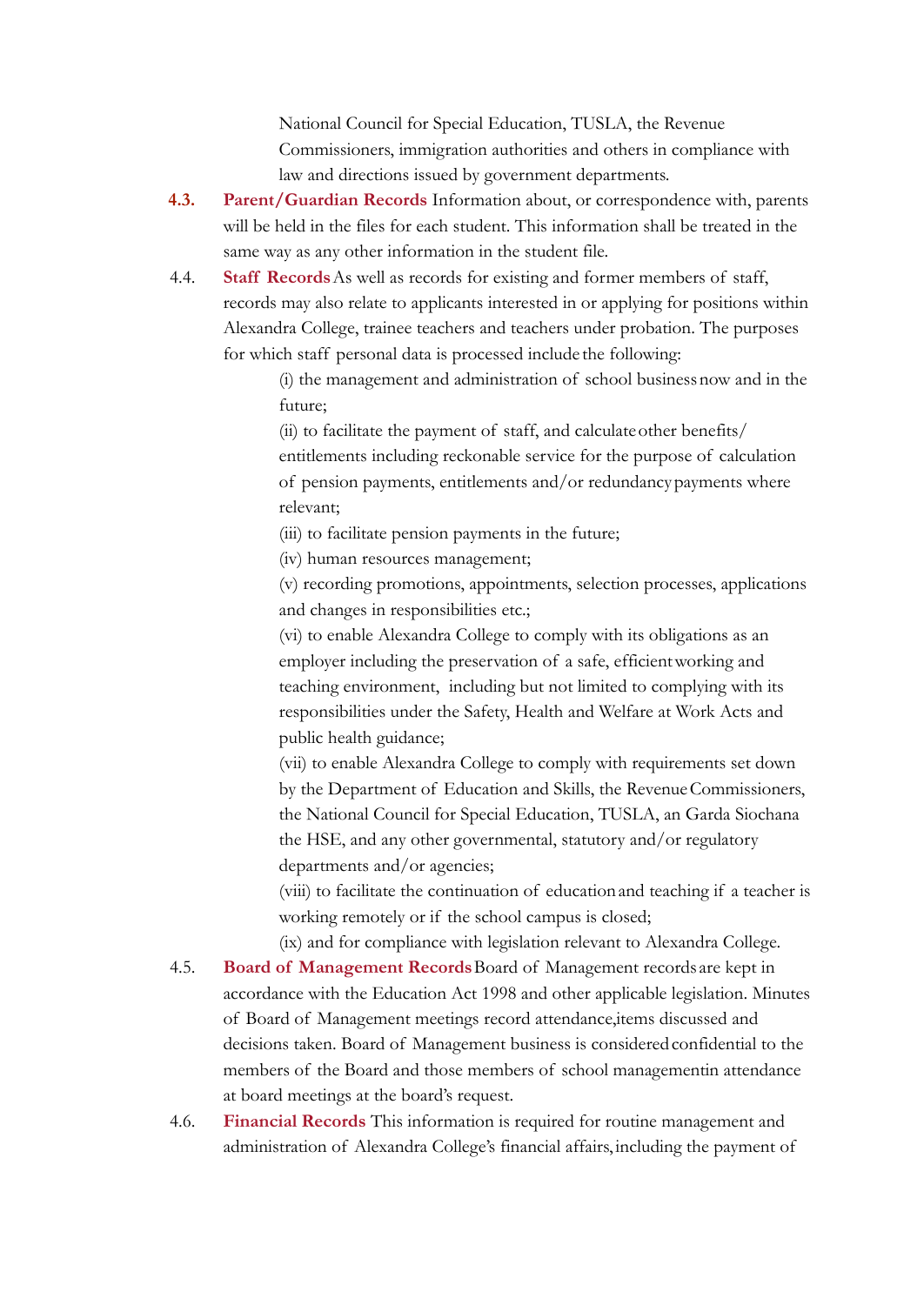fees, invoices, the compiling of annual financial accounts and complying with audits and investigations by the Revenue Commissioners.

4.7. **CCTV Records** Alexandra College processes personal data in the form of recorded CCTV images. The College uses CCTV and monitors and uses recorded material to:

(i) secure and protect Alexandra College's campus, premises and assets;

(ii) deter crime, vandalism and anti-social behaviour;

- (iii) assist in the investigation, detection, and prosecution of offences;
- (iv) monitor areas in which cash and/or goods are handled;

(v) deter bullying and/or harassment;

(vi) maintain good order and ensure Alexandra College's Code of Behaviour is respected;

(vii) provide a safe environment for all staff, students and visitors;

(viii) taking and defending litigation;

(ix) to verify facts and for dispute-resolution, particularly where there is a dispute as to facts and where the recordings may be capable of resolving that dispute.

## **5. Recipients**

5.1. Recipients are organisations and individuals to whom Alexandra College transfers or discloses personal data. Recipients may be data controllers, joint controllers or processors. A list of the categories of recipientsused by Alexandra College is provided in the appendices (Appendix 3). This list may be changed from time to time to ensure the smooth operation of the school and compliance with the school's obligations having regard always to the data protection principles.

# **5.2. Data Sharing Guidelines**

- i. From time to time Alexandra College may disclose personal data to third parties, or allow third parties to access specific personal data under its control. An example could arise should Gardai submit a valid request under Section 41(b) of the Data Protection Act whichallows for processing necessary and proportionate for the purposes of preventing, detecting, investigating or prosecuting criminal offences.
- ii. In all circumstances where personal data is shared with others, Alexandra College will ensure that there is an appropriate lawful basis in place in accordance with GDPR Articles 6 or 9 as appropriate. We will not share information with anyone without consent unless another lawful basis allows us to do so.
- iii. Most data transfer to other bodies arises as a consequence of Alexandra College's legal obligations, and the majority of thedata recipients are controllers in their own right, for example, the Department of Education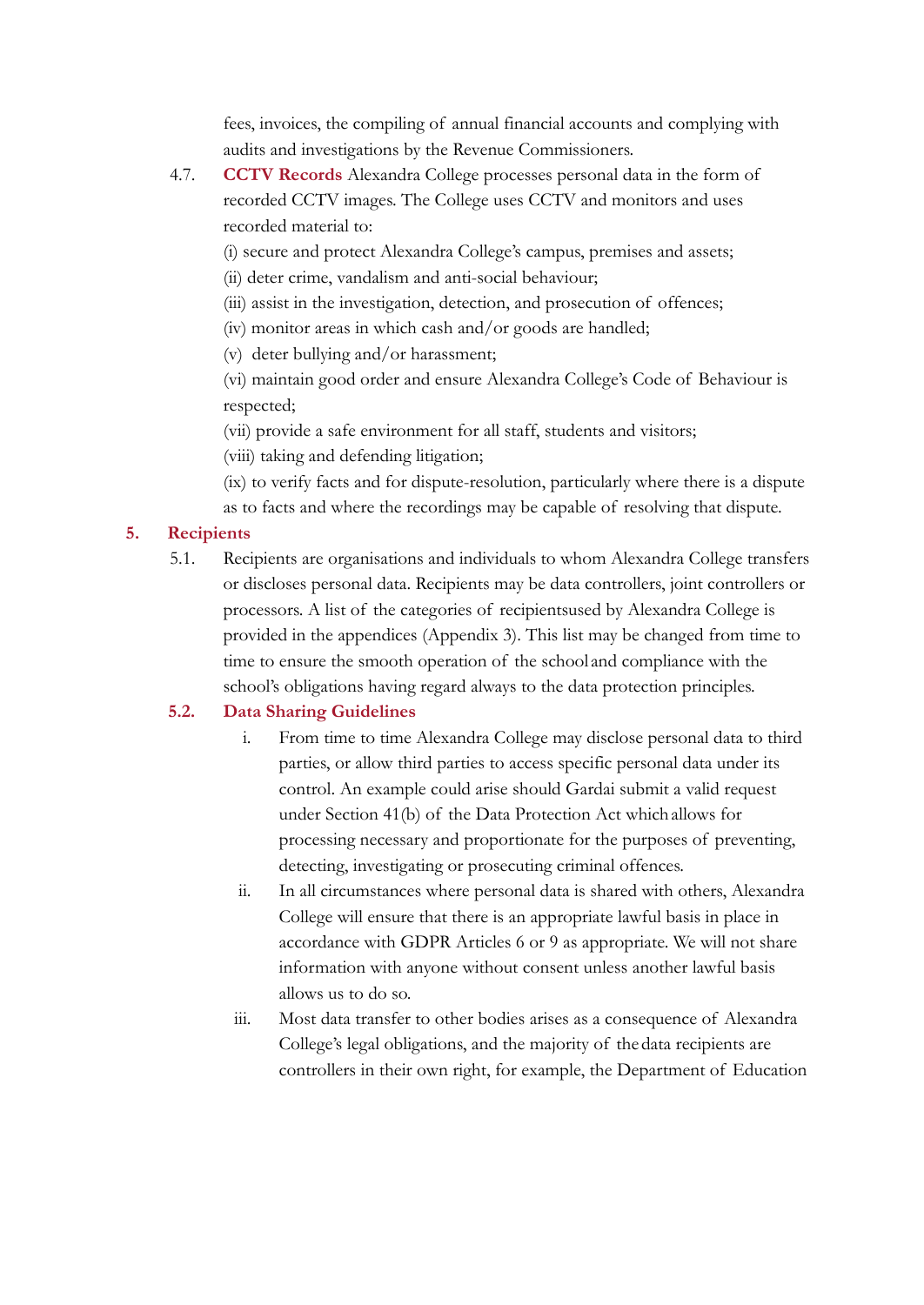and Skills<sup>5</sup>, so their actions will be governed by national and European data protection legislation as well as their own organisational policies.

iv. Some of Alexandra College's operations require supportfrom specialist service providers. For example, Alexandra College may use remote IT back-up and restore services to maintain data security and integrity. In cases such as these, where we use specialist data processors, we will ensure that the appropriate security guarantees have been provided and that there is a signed processing agreement in place.

## **6. Personal Data Breaches**

6.1. A personal data breach is a breach of security leading to the accidental or unlawful destruction, loss, alteration, unauthorised disclosure of, or access to, personal data transmitted, stored or otherwise processed.

## **6.2. Consequences of a Data Breach**

- **i.** A breach can have a significant adverse effect on individuals, which can result in physical, material or non-material damage. This can include discrimination, identity theft or fraud, financial loss, damage to reputation, loss of confidentiality etc. Childrenbecause of their age may be particularly impacted.
- **ii.** In addition to any detrimental impact on individual data subjects, a data breach can also cause serious damage to Alexandra College. This can include reputational damage as well as exposing Alexandra College to other serious consequences including civil litigation.
- iii. The consequences of a data breach could include disciplinary action, criminal prosecution and financial penalties or damages for Alexandra College and participating individuals<sup>6</sup>.

## **6.3. Responding to a Data Breach**

- **i.** Alexandra College will always act to prioritise and protect the rights of those individuals whose personal data is affected.
- **ii.** As soon as Alexandra College becomes aware that an incident has occurred, measures will be taken to assess and address the breach appropriately, including actions to mitigate any possible adverse effects.
- **iii.** Where Alexandra College believes that there is a risk to the affected individuals, the College will submit a report to the Data Protection Commission within 72 hours of becoming aware of theincident.
- **iv.** Where a breach is likely to result in a high risk to the affected individuals, Alexandra College will inform those individuals without undue delay.

# **7. Data Subject Rights**

<sup>5</sup> The Data Protection Policy of the Department of Educationand Skills can be viewed on its website (www.education.ie)

<sup>6</sup> The Data Protection Act 2018 established a number of offences whereby breaches of the Act can result in fines and/or imprisonment.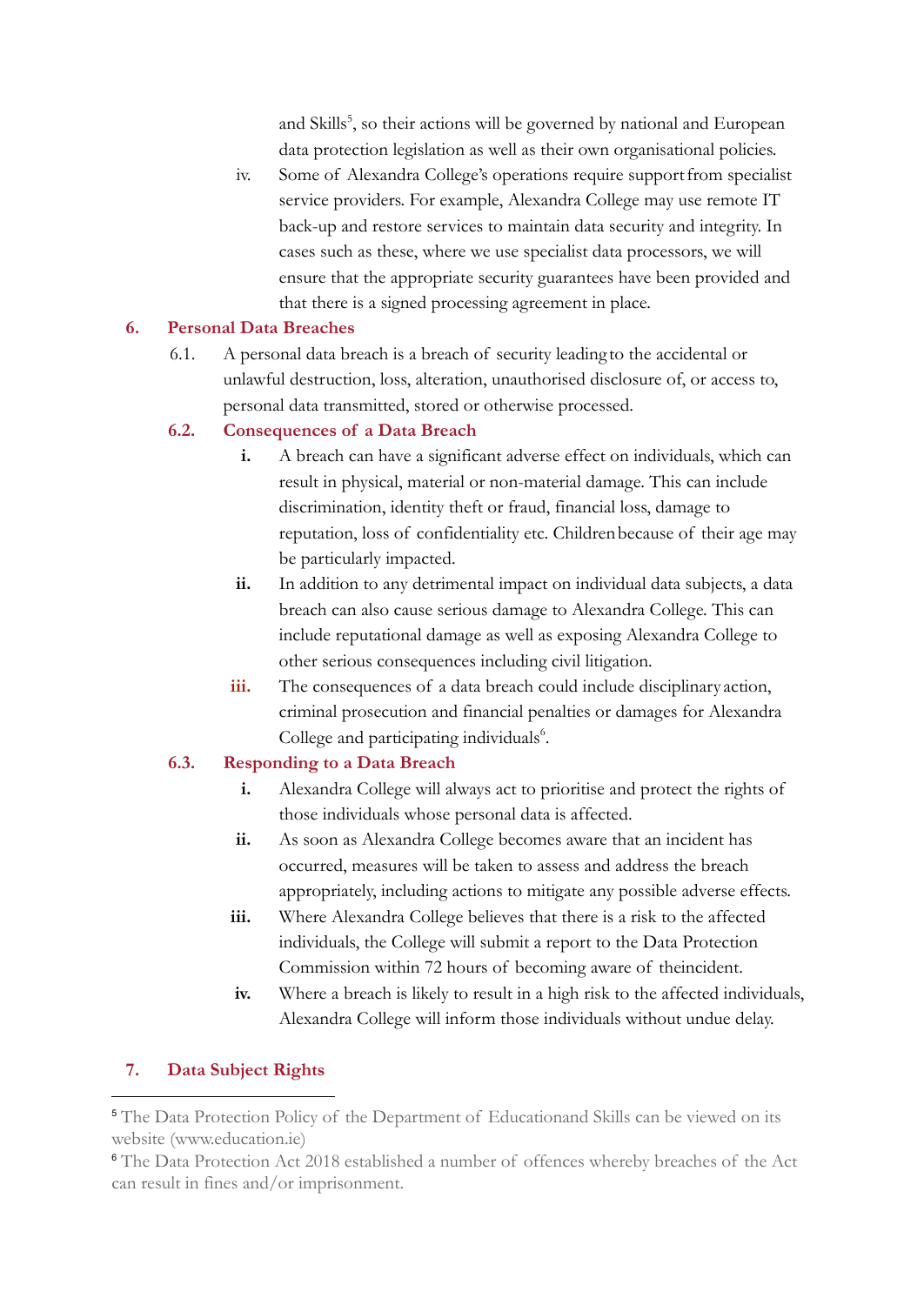## **7.1. Your Rights**

Personal Data will be processed by Alexandra College in a manner that is respectful of the rights of data subjects. Under GDPRthese include<sup>7</sup>:

- (i) the right to information
- (ii) the right of access
- (iii) the right to rectification
- (iv) the right to erasure ("right to be forgotten")
- (v) the right to restrict processing
- (vi) the right to data portability
- (vii) the right to object
- (viii) the right not to be subject to automated decision making
- (ix) the right to withdraw consent
- (x) the right to complain.

## **7.2. Right to be Informed**

You are entitled to information about how your personal data will be processed. We address this right primarily through the publication of this Data Protection Policy. We also publish additional privacy notices which we provide at specific data collection times, for example, our Website Data Privacy Statement is available to all users of our website. Our ApplicationPrivacy Notice is set out on the Make an Application page of our website. If youneed more clarification, or information that is not explicit in this policy or in our privacy notices please contact the College.

## **7.3. Right of Access**

You are entitled to see any information we hold about you. Alexandra College will, on receipt of a request from a data subject, confirm whether or not their personal data is being processed. A data subject can request a copy of their personal data. Alexandra College in responding to a right of access will ensure that it does not adversely affect the rights of others.

#### 7.4. **Right to rectification**

If you believe that Alexandra College holds inaccurate information about you, you can request that we correct that information. The personal record may be supplemented with additional material if it is adjudgedto be incomplete.

## **7.5. Right to be forgotten**

Data subjects can ask Alexandra College to erase their personal data. Alexandra College will act on such a request providing that there is no compelling purpose or legal basis necessitating retention of the personaldata concerned.

#### 7.6. **Right to restrict processing**

Data subjects have the right to seek a restriction on the processing of their data. This restriction in effect requires the controller to place a "hold" on processing and gives an individual an alternative to seeking erasure of their data. It may also

<sup>7</sup> For further information on your rights see [www.GDPRandYOU.ie](http://www.gdprandyou.ie)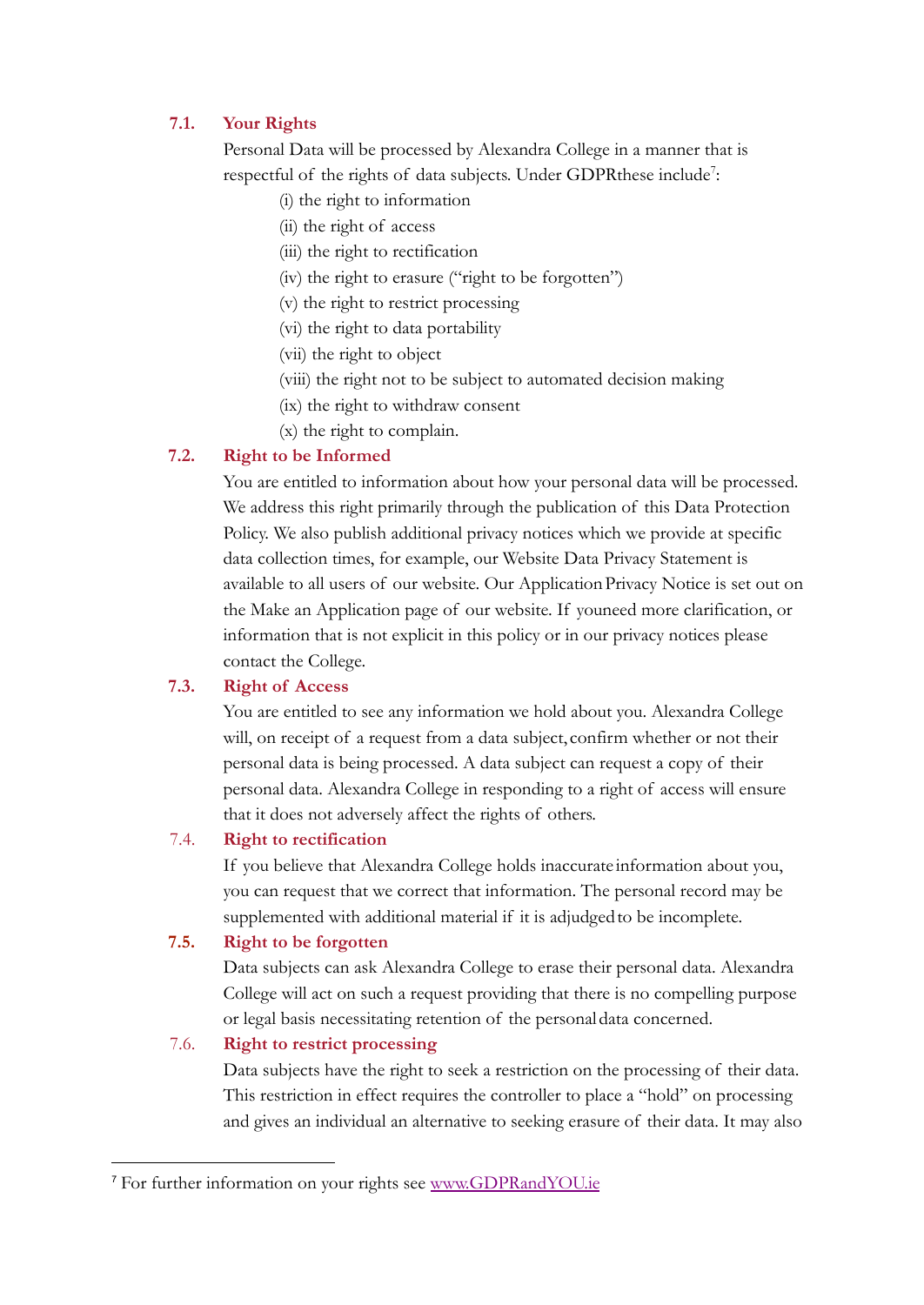be applicable in other circumstances such as where the accuracy of data is being contested.

#### 7.7. **Right to data portability**

This right facilitates the transfer of personal datadirectly from one controller to another. It can only be invoked in specific circumstances, for example, when processing is automated and based on consent or contract.

#### 7.8. **Right to object**

Data subjects have the right to object when processing is based on Alexandra College's legitimate interests or relates to a task carried out in the public interest (e.g. the processing of CCTV data may rely on AlexandraCollege's legitimate interest in maintaining a safe and secure school building). Alexandra College must demonstrate compelling legitimate grounds if suchprocessing is to continue.

#### 7.9. **Right not to be subject to automated decision making**

This right applies in specific circumstances as set out in GDPR Article 22.

#### 7.10. **Right to withdraw consent**

Where Alexandra College is relying on consent to process your data, you have the right to withdraw this at any time, and if you exercise this right, we will stop the relevant processing.

## **7.11. Right to Complain**

- **i.** If you are concerned about how your personal data is being processed, then please address these concerns in the first instance to the Principal of the College who is responsible for operational oversight of this policy<sup>8</sup>.
- **ii.** A matter that is still unresolved may then be referred to Alexandra College's Data Controller, the Board of Management,by writing to the Chairperson at Alexandra College, Milltown, Dublin 6.
- iii. If you are dissatisfied with how we have addressed a complaint or concern that you have raised, you have the right, as data subject, to bring the matter to the attention of the Data Protection Commission.
	- **●** Telephone: +353 57 8684800 +353 (0)761 104 800
	- Lo Call Number: 1890 252 231
	- E-mail: info@dataprotection.ie
	- **●** Post: Data Protection Commission Canal House, Station Road Portarlington, Co. Laois, R32 AP23
	- **●** Website: [www.dataprotection.ie](http://www.dataprotection.ie)

## **7.12. Limitations on Rights**

7.13. While Alexandra College will always facilitate the exercise of your rights, it is recognised that they are not unconditional: Alexandra College may need to give consideration to other obligations<sup>9</sup>.

<sup>8</sup> Parents/Guardians may also, where applicable, have the option of invoking Alexandra College's formal complaints procedure (available from school)

<sup>&</sup>lt;sup>9</sup> See GDPR Articles 12-23 for a full explanation of subject rights and their application.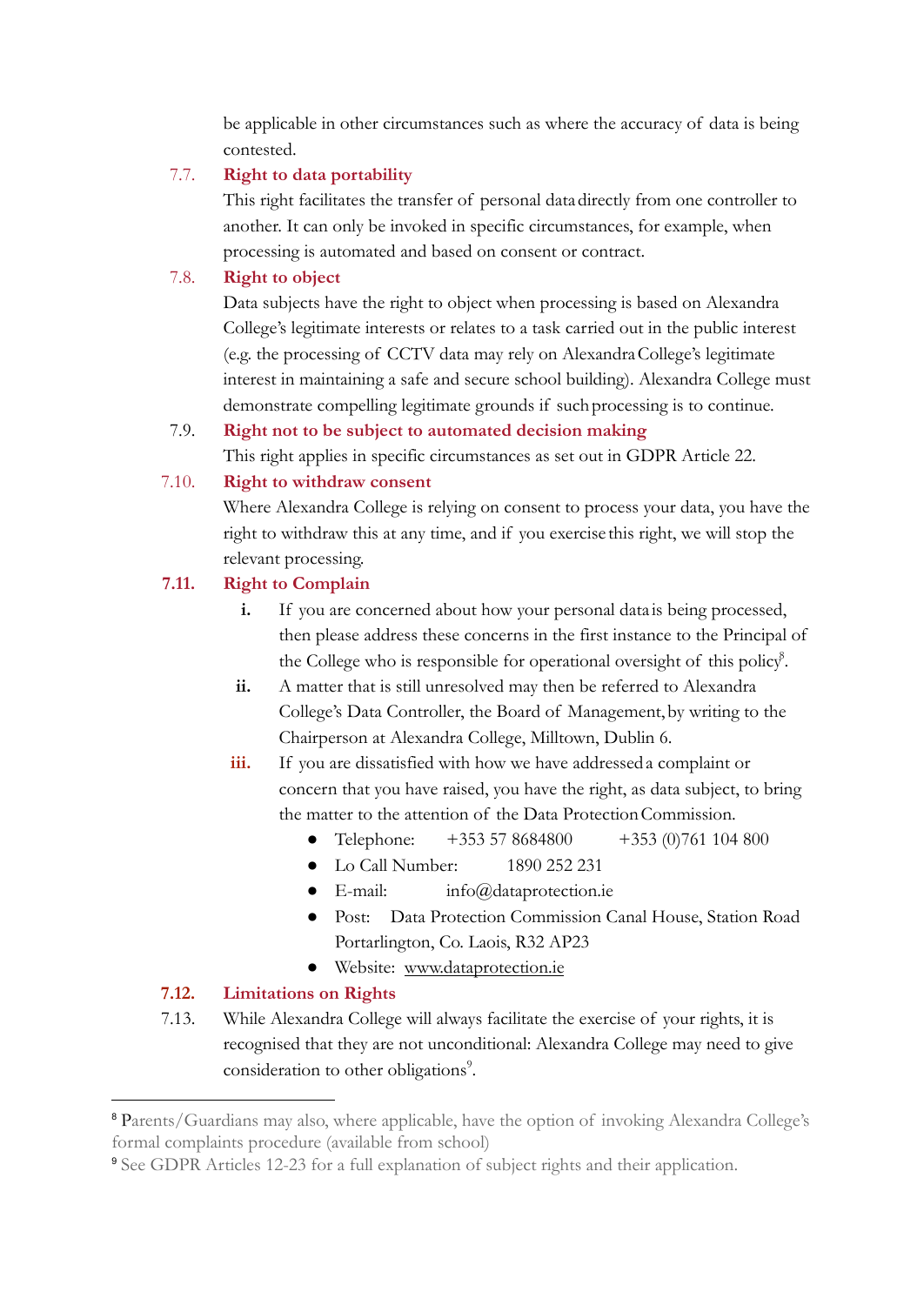#### **Appendix 1. GLOSSARY**

**Child** - a person under the age of 18 years. Childrenare deemed vulnerable under GDPR and merit specific protection with regard to their personal data, as they may be less aware of the risks, consequences and safeguards concerned, and of their rights in relation to the processing of personal data.

**Controller or Data Controller** - an entity or person who, alone or jointly with others, determines the purposes and means of the processingof personal data. In this policy, the data controller is the Board of Management of AlexandraCollege.

**Consent** - any freely given, specific, informed and unambiguous indication of the data subject's wishes by which he or she, by a statement or by a clear affirmative action, signifies agreement to the processing of personaldata relating to him or her.

**Data Protection Commission** - the national supervisory authority responsible for monitoring the enforcing the data protection legislation in Ireland. The DPC is the organisation to which schools as data controllers must notify data breaches where there is risk involved.

**Data Protection Legislation** – this includes (i) the General Data Protection Regulation (GDPR) - Regulation (EU) 2016/679 on the protection of natural persons with regard to the processing of personal data and on the free movementof such data, and (ii) the Data Protection Act 2018. GDPR is set out in 99 separate Articles, each of which provides a statement of the actual law. The regulation also includes 171 Recitals to provide explanatory commentary.

**Data Subject** - a living individual who is the subject of the personal data, i.e. to whom the data relates either directly or indirectly.

**Data concerning health** - personal data related to the physical or mental health of a natural person, including the provision of health care services, which reveal information about his or her health status. This is an example of special category data.

**Personal Data** - any information relating to an identified or identifiable natural person (a "data subject"); an identifiable natural person is one who can be identified, directly or indirectly, in particular by reference to an identifier such as a name, an identification number, location data, an online identifier or to one or more factors specific to the physical, physiological, genetic, mental, economic, cultural or social identity of that natural person.

**Personal Data Breach** - a breach of security leading to the accidental or unlawful destruction, loss, alteration, unauthorised disclosure of, or access to, personal data transmitted, stored or otherwise processed.

**Processing** - any operation or set of operations whichis performed on personal data or on sets of personal data, whether or not by automatedmeans, such as collection, recording, organisation, structuring, storage, adaptation or alteration, retrieval, consultation, use, disclosure by transmission, dissemination or otherwise making available, alignment or combination, restriction, erasure or destruction.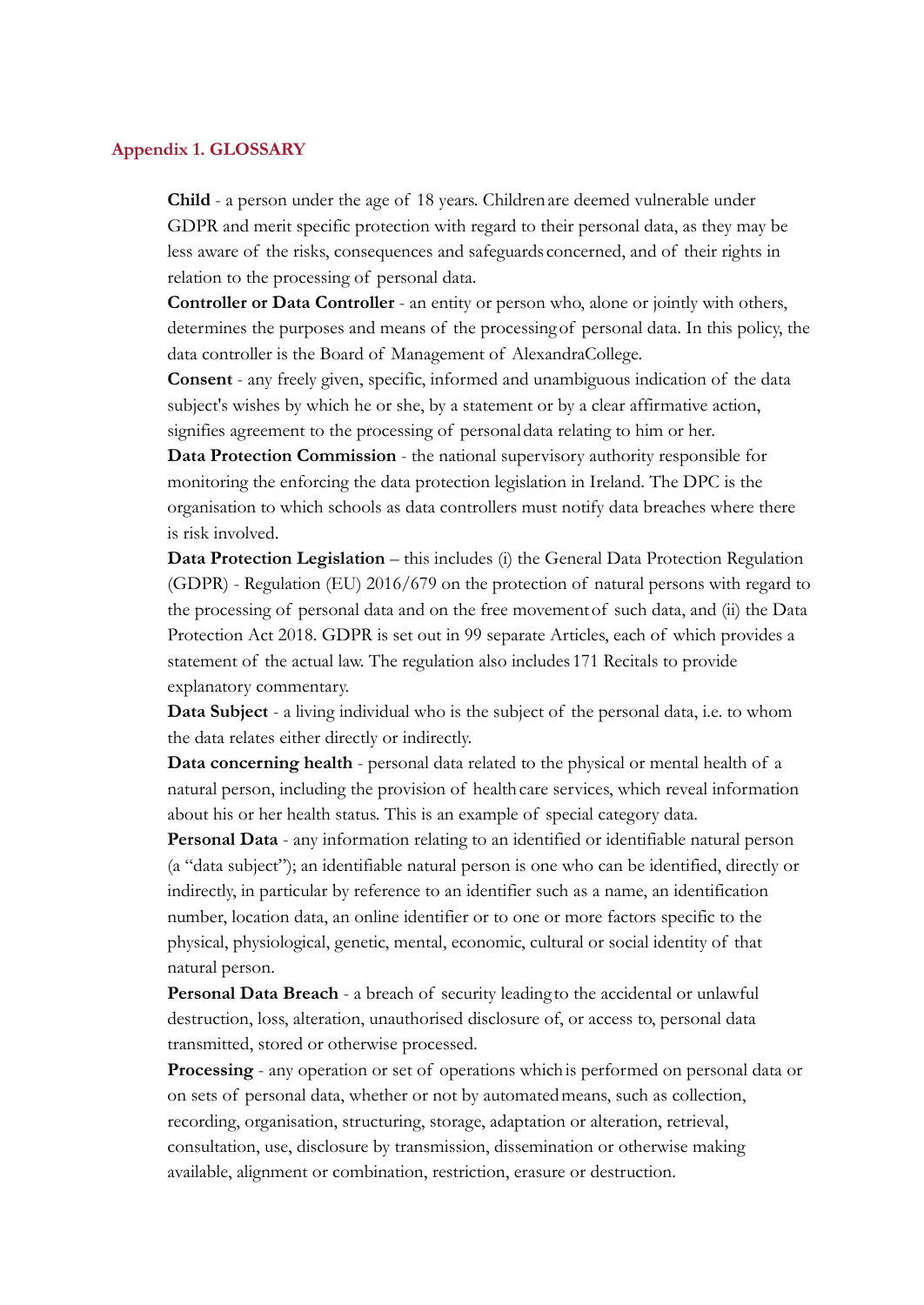**Processor or Data Processor** - a person or entity who processes Personal Data on behalf of a Data Controller on the basis of a formal,written contract. An employee of a controller who processes such data in the course of his or her employment is not a Data Processor.

**Profiling** - any form of automated processing of personaldata intended to evaluate, analyse, or predict data subject behaviour.

**(Relevant) Filing System** - any set of informationthat is structured, either by reference to individuals, or by reference to criteria relating to individuals, in such a manner that specific information relating to an individual is readily retrievable.

**Special categories of data**- personal data revealing racial or ethnic origin, political opinions, religious or philosophical beliefs, or trade union membership, and the processing of genetic data, biometric data for the purpose of uniquely identifying a natural person, data concerning health or data concerning a natural person's sex life or sexual orientation.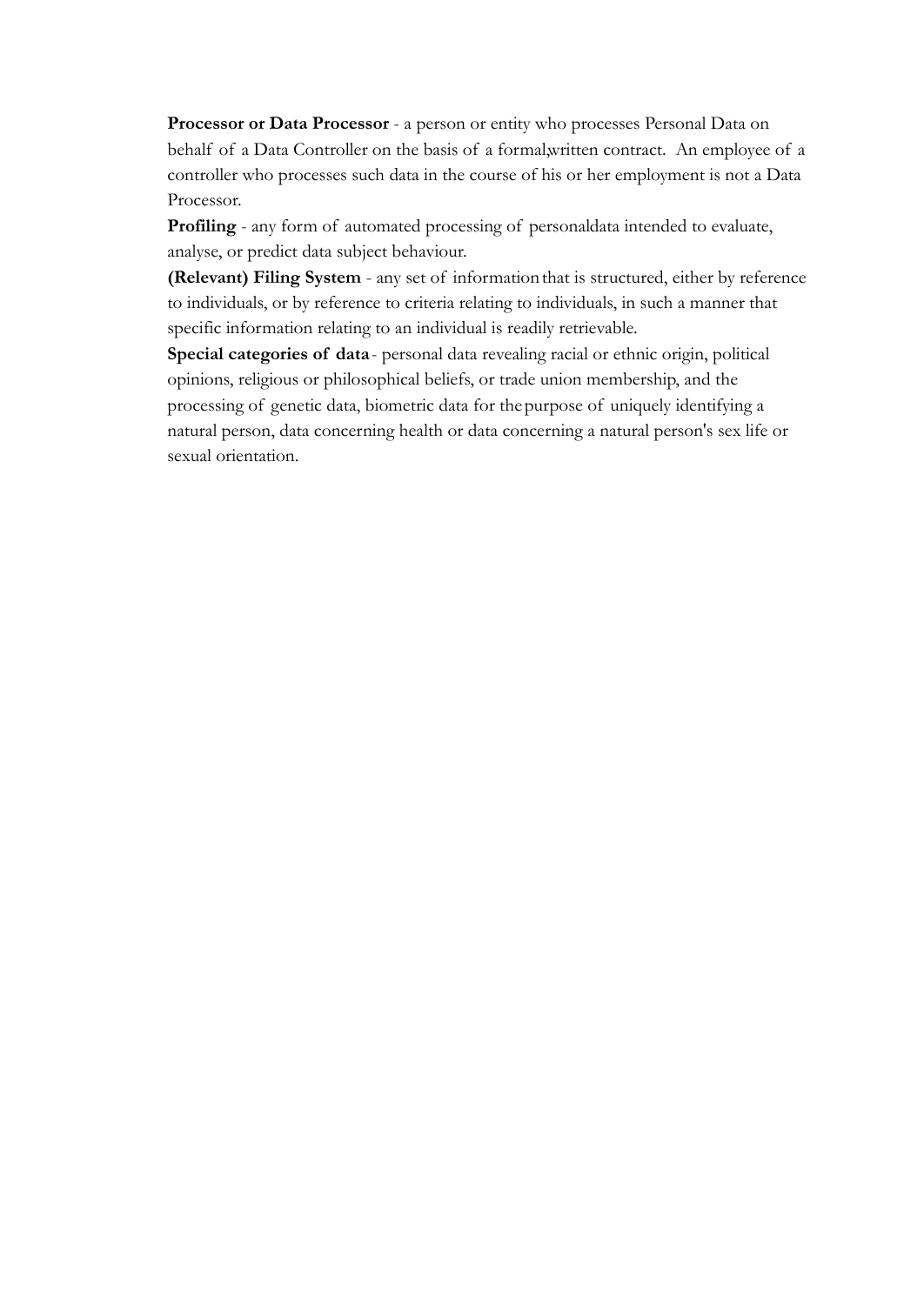|  |  |  | Appendix 2. Personal Data And Related Processing Purposes |  |
|--|--|--|-----------------------------------------------------------|--|
|  |  |  |                                                           |  |

| <b>Purposes For Processing</b>                                                                                                                                                                                                                                                                                                                                                                                                                                                                                                                                                                                                   | <b>Description Of Personal Data</b>                                                                                                                                                                                                                                                                                            |  |  |
|----------------------------------------------------------------------------------------------------------------------------------------------------------------------------------------------------------------------------------------------------------------------------------------------------------------------------------------------------------------------------------------------------------------------------------------------------------------------------------------------------------------------------------------------------------------------------------------------------------------------------------|--------------------------------------------------------------------------------------------------------------------------------------------------------------------------------------------------------------------------------------------------------------------------------------------------------------------------------|--|--|
| 1. Contact and identification information<br>This information is needed to identify, contact and enrol students.                                                                                                                                                                                                                                                                                                                                                                                                                                                                                                                 |                                                                                                                                                                                                                                                                                                                                |  |  |
| Purposes may include:<br>to add names and contact details to a<br>contact list prior to application<br>to provide appropriate information to<br>prospective<br>students/parents/guardians<br>to make contact in case of school<br>closure<br>to send SMS text messages/ emails<br>about events, meetings, attendance,<br>behaviour etc.                                                                                                                                                                                                                                                                                          | Information<br>required<br>confirm<br>to<br>student/parent/guardian identity<br>and<br>to<br>contact:<br>student name<br>gender<br>date of birth<br>Areas of interest<br>family details<br>(parents/guardians<br>name, address, contact details to<br>include phone<br>numbers, email<br>addresses etc, country of residence). |  |  |
| 2. Application information<br>We use this to determine if an applicant will be selected for admission based on eligibility<br>requirements & priority criteria set out in our Admissions Policy.                                                                                                                                                                                                                                                                                                                                                                                                                                 |                                                                                                                                                                                                                                                                                                                                |  |  |
| In addition to data outlined at 1 above, we<br>collect personal data on Application and<br>Student Transfer Forms. If the student is<br>offered a place, completed Application Form<br>is placed on the student's file. If the student is<br>not offered a place, the data may be used to<br>respond to any section 29 appeals process.<br>Applicants will be asked to provide data on<br>Religion and relationship to alumnae &<br>current students as part of Alexandra<br>College's admissions priority criteria. Any<br>information not required to operate the<br>Admissions<br>Procedure, is identified<br>as<br>optional. | Information required to ascertain eligibility<br>priority under Alexandra<br>College's<br>and<br>Admissions Policy:<br>Name and address of current school<br>Class in current school<br>$\bullet$<br>Relationship to alumna & current<br>students Religion                                                                     |  |  |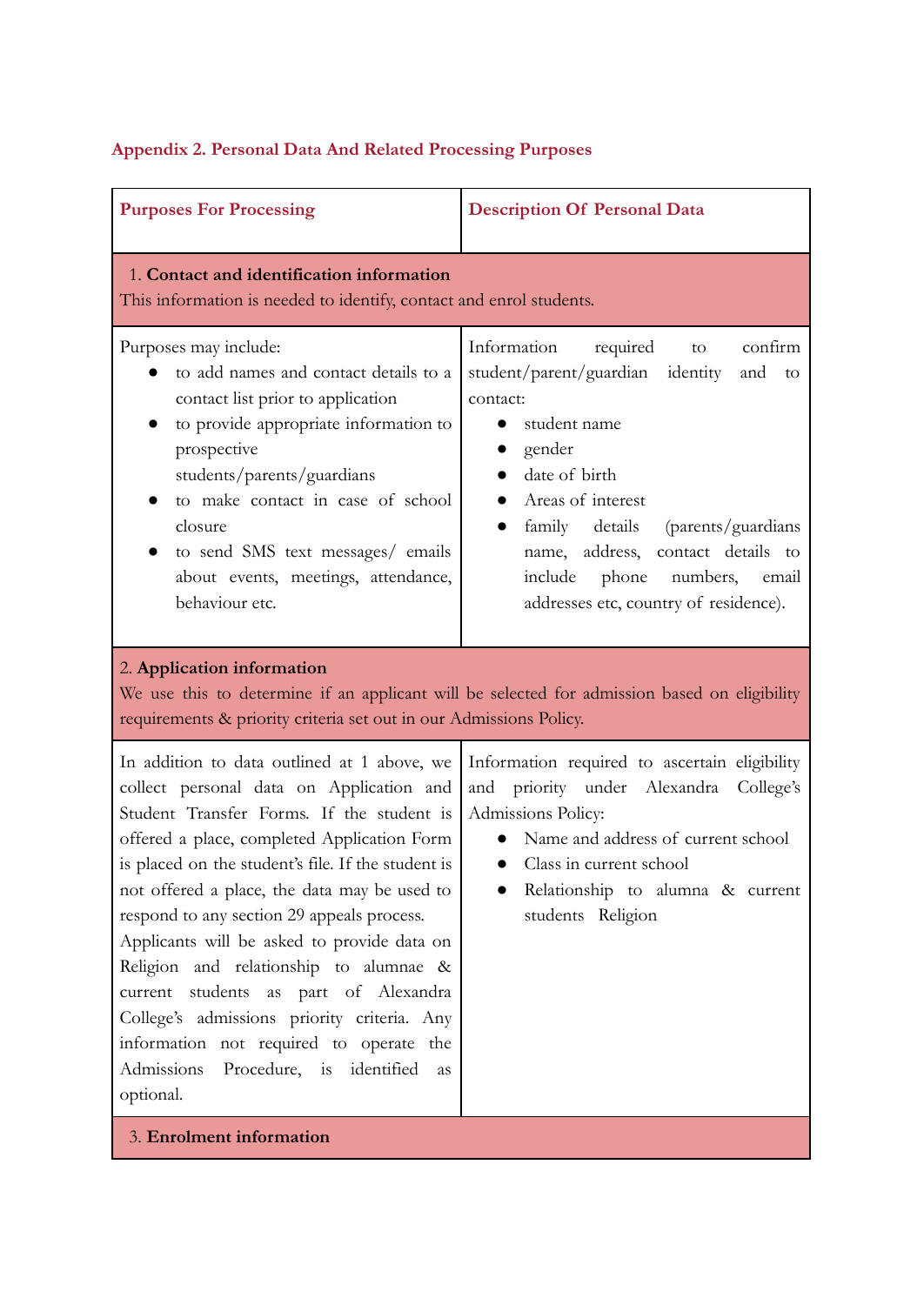Once Alexandra College has accepted the student's application, and has offered the student a place, further information is collected. This personal data is used for administrative and management tasks e.g. school communications, timetabling, scheduling parent teacher meetings, school events, arrangements for academic registration, class details, start dates, book lists, subject-selection, health management, school trips etc.

т

| Contact and Identification Information: We<br>use this information:<br>to make contact in case of school<br>$\bullet$<br>adverse<br>weather<br>closure<br>(e.g.<br>conditions)<br><sub>or</sub><br>emergency<br>an<br>(ill-health or injury),<br>to communicate issues relating to<br>$\bullet$<br>progress, welfare<br>conduct in<br><b>or</b><br>school, non-attendance<br>late<br><b>or</b><br>attendance, etc.<br>to send SMS text messages and emails<br>$\bullet$<br>about important events, e.g. start<br>dates, course details, meetings, school<br>events, school news etc. | Student name and date of birth<br>(requires birth certificate verification<br>by school)<br>PPSN,<br>Address including Eircode<br>Extended<br>family<br>details<br>(parent/guardian<br>names,<br>contact<br>details, postal & email address, phone<br>numbers, details of any court orders<br>or other arrangements governing<br>access to or custody of child).<br>Details of next of kin (for contact in<br>case of emergency) |
|--------------------------------------------------------------------------------------------------------------------------------------------------------------------------------------------------------------------------------------------------------------------------------------------------------------------------------------------------------------------------------------------------------------------------------------------------------------------------------------------------------------------------------------------------------------------------------------|----------------------------------------------------------------------------------------------------------------------------------------------------------------------------------------------------------------------------------------------------------------------------------------------------------------------------------------------------------------------------------------------------------------------------------|
| Academic record: We use this information to<br>deliver education appropriate to the needs of<br>student,<br>the<br>student's<br>the<br>to<br>assess<br>educational progress. Standardised test results<br>used<br>for<br>the purposes of<br>assessing<br>literacy/numeracy progress, for Reasonable<br>Accommodation in State Examinations, for<br>assisting in referrals to NEPS, and for career<br>guidance etc.                                                                                                                                                                   | Reports, references, assessments and<br>$\bullet$<br>other records from any previous<br>school(s) attended by the student.<br>Education Passport (6th Class Report<br>provided by primary school after<br>post-primary<br>school<br>confirms<br>enrolment.<br>Protocols set out in DES Circulars<br>$\bullet$<br>$42/2015$ and $34/2016$ ).<br>Standardised testing Results                                                      |
| Language spoken: Without this information<br>Alexandra College will not know how to meet<br>the student's needs to deliver appropriate<br>education. This ensures the student has access<br>to language support if necessary.<br>Irish Exemption Information re application<br>for Irish exemption if eligible (e.g. received<br>primary school up to 11 years of age outside                                                                                                                                                                                                        | Information about language spoken<br>(for language support)<br>Details of whether<br>the<br>student<br>received<br>EAL<br>(English<br>as<br>an<br>Additional Language) support.<br>Details re whether student is exempt<br>from studying Irish                                                                                                                                                                                   |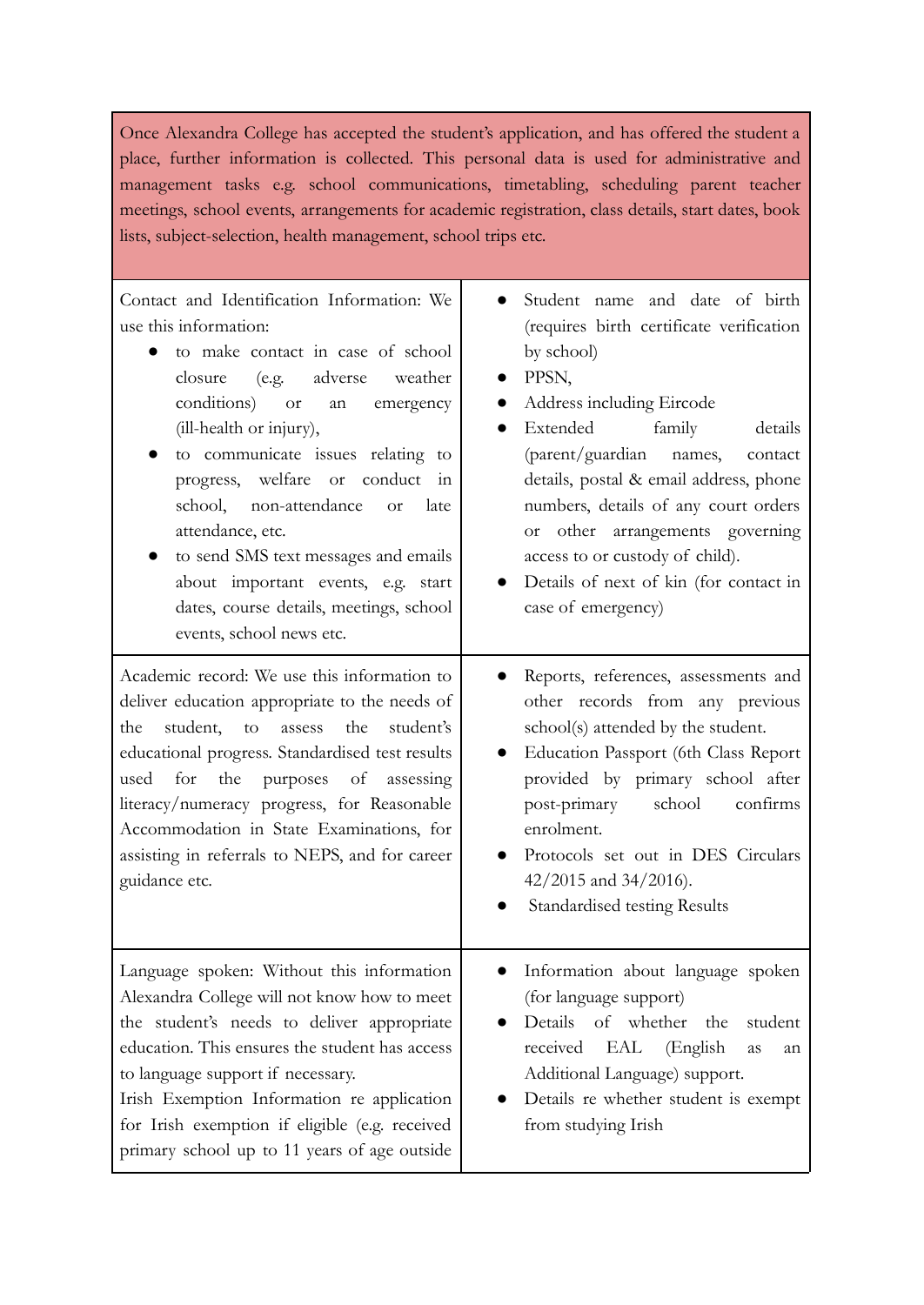| Ireland, evidence of disability, student from<br>abroad).                                                                                                                                                                                                                                                                                                                                                                                                                                                                                                                                                     | Details to ascertain if student is<br>eligible for exemption from study of<br>Irish                                                                                                                                                                                                                                                                                                                                                                                                                                                       |
|---------------------------------------------------------------------------------------------------------------------------------------------------------------------------------------------------------------------------------------------------------------------------------------------------------------------------------------------------------------------------------------------------------------------------------------------------------------------------------------------------------------------------------------------------------------------------------------------------------------|-------------------------------------------------------------------------------------------------------------------------------------------------------------------------------------------------------------------------------------------------------------------------------------------------------------------------------------------------------------------------------------------------------------------------------------------------------------------------------------------------------------------------------------------|
| Medical information for health purposes:<br>This information is essential to meet our duty<br>of care to the student. We use this<br>information to (i) ensure we know who to<br>contact in case of emergency, (ii) ensure that<br>relevant<br>information<br>have<br>we<br>to<br>safeguard/prevent damage to student health<br>(iii) meet medical/care needs when students<br>are in school (iv) facilitate appropriate<br>advanced planning with parents/guardians<br>(e.g. notification to relevant personnel within<br>Alexandra College, storage of medications,<br>staff training where necessary etc). | Emergency contact details (name,<br>$\bullet$<br>telephone, details of relationship to<br>the student etc).<br>Details of the student's GP (to be<br>$\bullet$<br>contacted in case of emergency).<br>Details of any relevant medical<br>information (e.g. medical condition,<br>allergies, treatment/care plan) to<br>facilitate<br>appropriate<br>advanced<br>planning with parents/guardians. This<br>include<br>of<br>student's<br>use<br>may<br>photograph for display in the Staff<br>room as part of the emergency action<br>plan. |
| SEN and Medical information for educational<br>purposes: We cannot meet our duty of care to<br>the student and our obligations under<br>EPSEN Act 2004 without this information.<br>We use this information to (i)<br>make<br>application to the DES for allocation of<br>resources to support student (ii) ensure<br>school has relevant information to deliver<br>education appropriate to student's needs (iii)<br>for appropriate accommodation(s)<br>apply<br>and/or therapeutic supports where available.                                                                                               | Details of any special needs/medical<br>needs that need to be accommodated,<br>medical<br>e.g.<br>assessment,<br>hearing/vision issues, psychological<br>assessment/report.<br>Details of whether the student has<br>been in receipt of learning support.<br>Details of whether the student been<br>granted resource teaching hours<br>and/or special needs assistance hours<br>by the NCSE.                                                                                                                                              |
| sought by Department of<br>Information<br>Education and Skills (DES): We are under a<br>legal obligation to return specific enrolment<br>information concerning each student to DES<br>$(SI 317/2015)$ . This data is used to calculate<br>teacher and resource allocation, capitation,<br>grant payments for schools, for statistical<br>analysis and reporting in the areas of social<br>inclusion and integration of students in the<br>education system, and for planning purposes.<br>Other (optional) information is sought for                                                                         | Personal data is transferred to the DES<br>through the Post-Primary Online Database as<br>set out in the Privacy Notice for P-POD<br>provided by DES. Required information<br>includes: birth name of student and mother<br>(to verify student identity). The DES seeks<br>some additional information on an optional<br>basis (i.e. based on parental consent), for<br>example: Ethnic/Cultural background                                                                                                                               |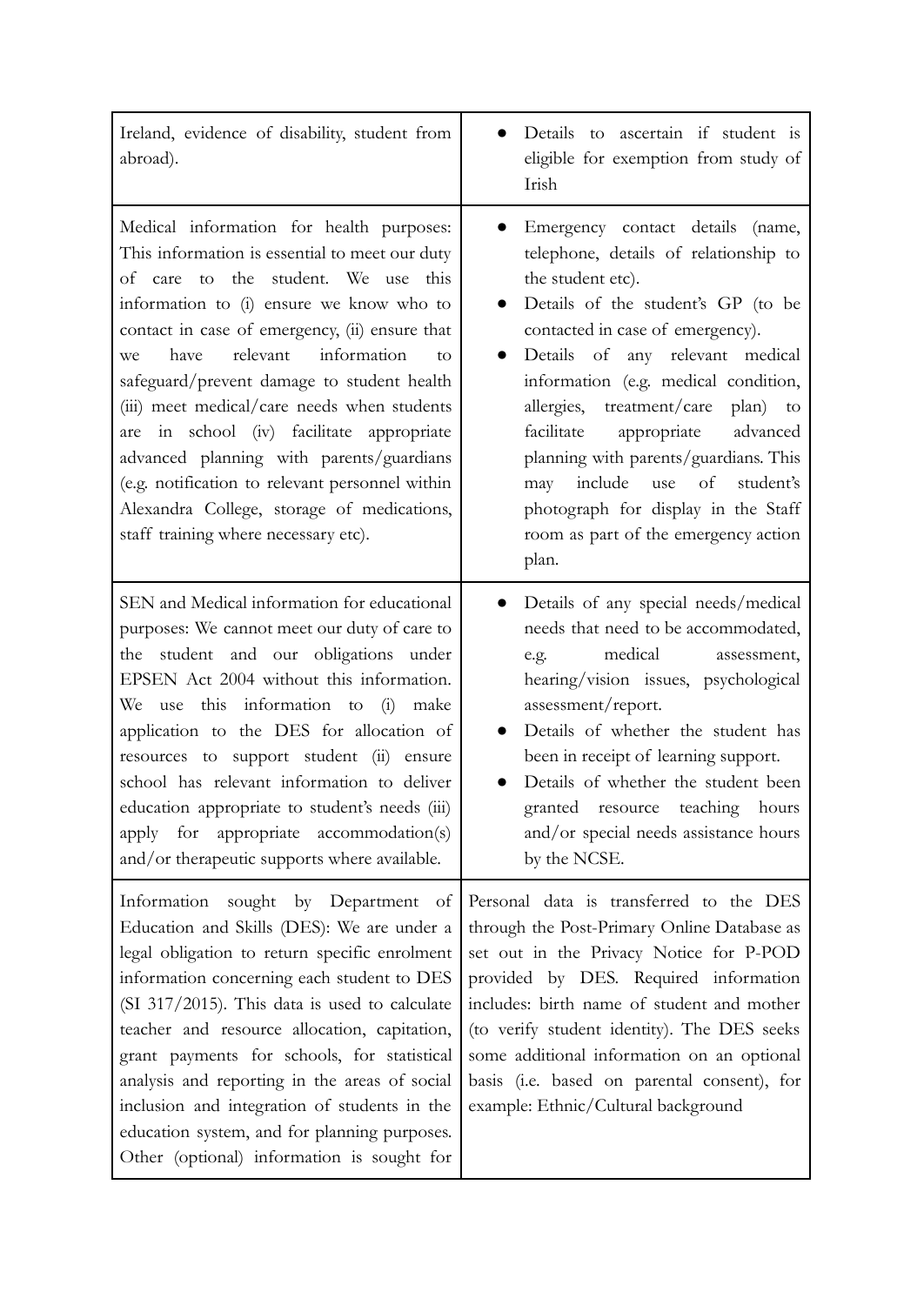| purposes relating to planning, social inclusion<br>and integration of students in the education<br>system.                                                                                                                                                                                                                                                                                            |                                                                                                                                                                                                                                                                                                |  |
|-------------------------------------------------------------------------------------------------------------------------------------------------------------------------------------------------------------------------------------------------------------------------------------------------------------------------------------------------------------------------------------------------------|------------------------------------------------------------------------------------------------------------------------------------------------------------------------------------------------------------------------------------------------------------------------------------------------|--|
| Use of photographs & video for yearbooks,<br>social media, website etc.: Photographs, and<br>recorded images of students may be taken at<br>school events and to celebrate school<br>achievements, compile yearbooks, establish a<br>school website, record school events, and to<br>keep a record of the history of Alexandra<br>College.                                                            | Consent to use images or recordings<br>in printed or digital format.<br>Separate consents will be sought for<br>different publication forums. (NB<br>This excludes CCTV recordings - see<br>school CCTV policy).                                                                               |  |
| Consents to direct marketing: If you wish to<br>receive direct marketing you can give consent<br>for us to contact you by SMS text and/or<br>email. Your right to opt-out only relates to<br>Alexandra College contacting you for direct<br>marketing purposes.                                                                                                                                       | Note: We will still contact you on your mobile<br>in case of an emergency relating to your child<br>and/or to communicate messages about<br>school events (e.g. school closure, parent-<br>teacher meetings etc).                                                                              |  |
| 4. Personal data gathered during student's time in School<br>We cannot meet our statutory obligation to deliver appropriate education to students and/or<br>we cannot satisfy our duty of care to each student without processing this information.                                                                                                                                                   |                                                                                                                                                                                                                                                                                                |  |
| Alexandra<br>College<br>Academic<br>progress:<br>processes this personal data in order to<br>deliver education to students, and to evaluate<br>students' academic progress, to register the<br>student for State Examinations (Junior Cycle,<br>Leaving Cycle), to submit the students' work<br>to the recognised accrediting body etc.                                                               | Academic progress and results<br>State exam results<br>Results of in-school tests/exams (i.e. end of<br>term, end of<br>year exams, assessment results)<br>Continuous<br>assessment<br>and<br>end<br>of<br>term/year reports                                                                   |  |
| Attendance: Alexandra College is required to<br>collect and monitor attendance data and to<br>Education<br>Welfare<br>Officer<br>notify<br>the<br>(TUSLA) in certain circumstances, such as (i)<br>where the student is suspended for 6 days or<br>more (ii) where the student is absent for an<br>aggregate period of 20 school days during the<br>year, (iii) where the Principal is of the opinion | Statutory processing pursuant to the<br>Education (Welfare) Act 2000.<br>Attendance<br>records<br>including<br>Registers and Roll books etc. Records<br>of referrals to TUSLA<br>School Register and Roll Books are<br>documents of enduring historical<br>value and are retained in Alexandra |  |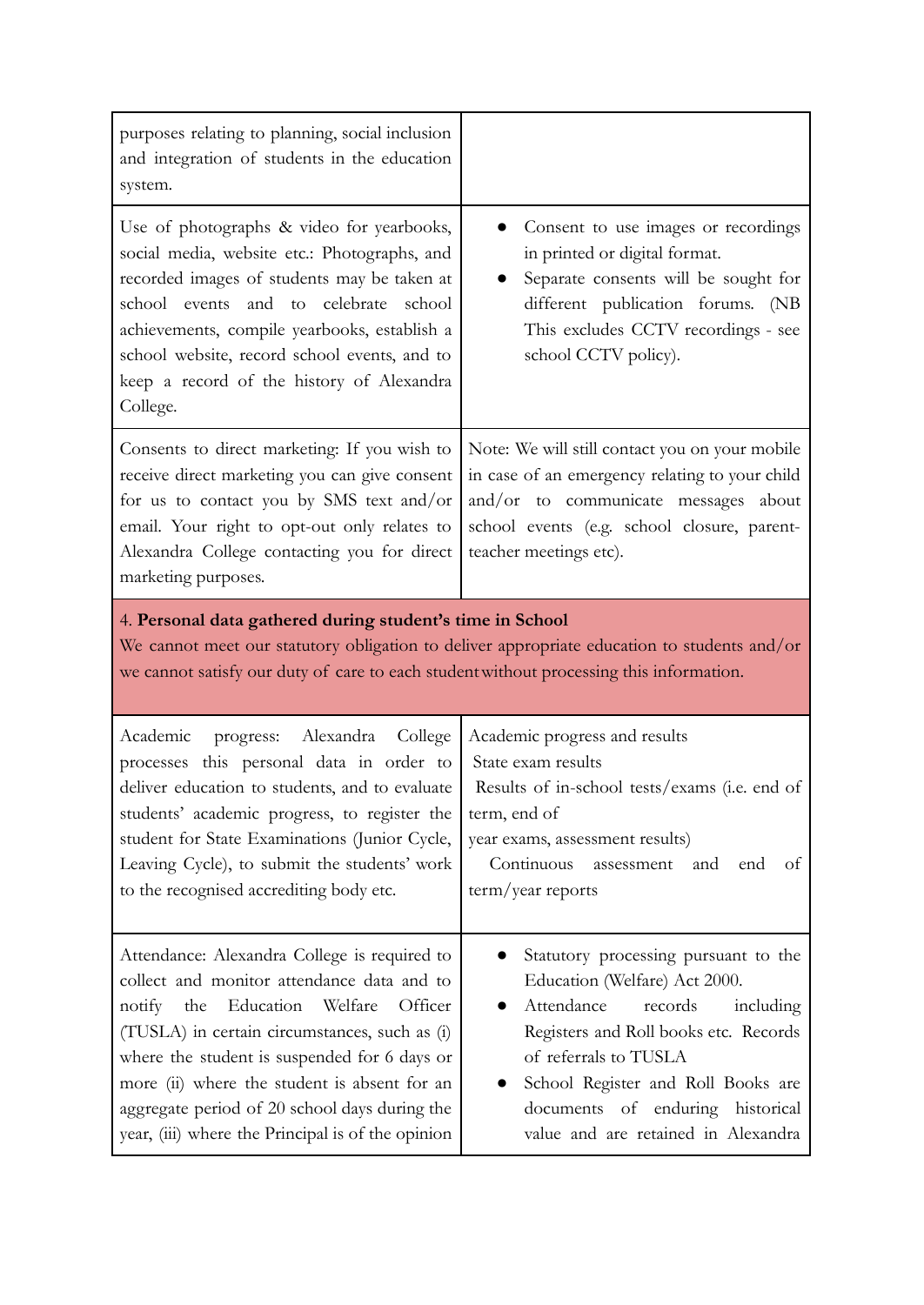| that the student is not attending school<br>regularly.<br>Alexandra College will notify parent/guardian<br>in the event of non-attendance or absences.                                                                                                                                                                                                                                                                                                                                                                                   | College's<br>archives<br>for<br>archival<br>purposes in the public interest.                                                                                                                                                                                                                                                                                                                                                                                                  |  |
|------------------------------------------------------------------------------------------------------------------------------------------------------------------------------------------------------------------------------------------------------------------------------------------------------------------------------------------------------------------------------------------------------------------------------------------------------------------------------------------------------------------------------------------|-------------------------------------------------------------------------------------------------------------------------------------------------------------------------------------------------------------------------------------------------------------------------------------------------------------------------------------------------------------------------------------------------------------------------------------------------------------------------------|--|
| School tours/trips: Information required to<br>make appropriate travel arrangements, to<br>insurance cover, to<br>implement<br>arrange<br>appropriate supervision ratios, to ensure<br>medical/health<br>issues<br>properly<br>are<br>accommodated, to engage in responsible<br>planning, and to ensure necessary paperwork<br><b>INIS</b><br>Border Control/Irish<br>(Irish<br>for<br>Naturalisation<br>& Immigration<br>Service<br>requirements where children are travelling<br>with someone other than their parent or<br>guardian). | Information to ensure trip is properly<br>organised and supervised, including:<br>permission<br>slips<br>(signed)<br>by<br>parents/guardians),<br>itinerary reports<br>Letter from $parent(s)/quantian(s)$<br>giving consent to travel.<br>Copy of birth/adoption certificate or<br>guardianship papers<br>Copy of marriage/divorce certificate<br>(where parent has different surname<br>to child).<br>Copy of the parent/guardian's<br>passport or State identity document. |  |
| Garda vetting outcomes: Certain<br>work<br>experience roles may require that a student be<br>Garda vetted (Statutory vetting process).                                                                                                                                                                                                                                                                                                                                                                                                   | Information as set down in National<br>Bureau (Children<br>Vetting<br>and<br>Vulnerable Persons) Act 2012.<br>Garda vetting form                                                                                                                                                                                                                                                                                                                                              |  |
| CCTV images: Alexandra College processes<br>this data for the purposes outlined in our<br>CCTV Policy, a copy of which is attached to<br>this Policy.                                                                                                                                                                                                                                                                                                                                                                                    | CCTV is in operation at the perimeter,<br>exterior and certain internal common areas in<br>Alexandra College both during the daytime<br>and during the night hours each day. CCTV is<br>used at external points on the premises (e.g. at<br>front gates, in the car-park) and at certain<br>internal points (e.g. front desk/reception area,<br>corridor). In areas where CCTV is in<br>operation, appropriate notices are displayed.                                         |  |
| Special needs data, educational support<br>records, medical data etc: Without this<br>information, Alexandra College will not know<br>what resources need to be put in place to<br>meet the student's needs and to deliver<br>appropriate education in-keeping with its                                                                                                                                                                                                                                                                  | Alexandra College collects information<br>relating to any special educational needs,<br>psychological<br>assessments/reports,<br>information about resource teaching hours<br>and/or special needs assistance hours, etc.<br>Schools are also required to share this                                                                                                                                                                                                          |  |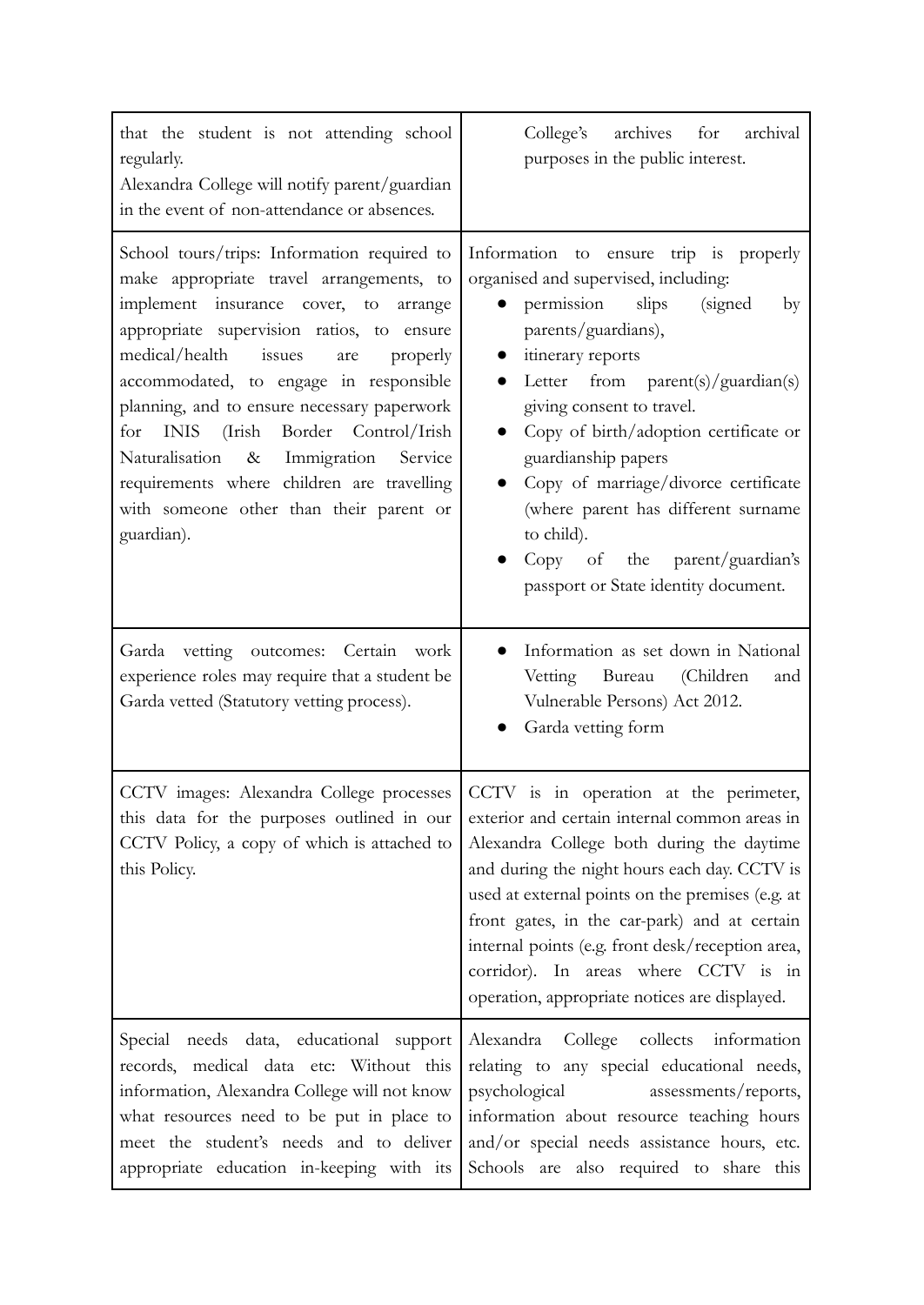| statutory obligations. This is to assess student<br>needs, determine whether resources can be<br>obtained and/or made available to support<br>those needs, and to develop individual<br>education plans. Under Section 14 of the<br>Education<br>for<br>Persons<br>with<br>Special<br>Educational Needs Act, 2004, Alexandra<br>College is required to furnish to the National<br>Council for Special Education (the statutory<br>agency established under the Education for<br>Persons with Special Educational Needs Act<br>2004) such information as the Council may<br>from time to time reasonably request.                                                                               | personal data with SENOs employed by the<br>NCSE.<br>Psychological assessments,<br>Special Education Needs'<br>files,<br>$\bullet$<br>reviews, correspondence<br>Individual Education Plans,<br>Learning support file,<br>$\bullet$<br>Notes relating<br>to<br>inter-agency<br>$\bullet$<br>meetings,<br>Medical information (including details<br>$\bullet$<br>of any medical condition and/or<br>medication/treatment required)<br>Psychological, psychiatric<br>and/or<br>medical assessments |
|------------------------------------------------------------------------------------------------------------------------------------------------------------------------------------------------------------------------------------------------------------------------------------------------------------------------------------------------------------------------------------------------------------------------------------------------------------------------------------------------------------------------------------------------------------------------------------------------------------------------------------------------------------------------------------------------|--------------------------------------------------------------------------------------------------------------------------------------------------------------------------------------------------------------------------------------------------------------------------------------------------------------------------------------------------------------------------------------------------------------------------------------------------------------------------------------------------|
| protection, child welfare records:<br>Child<br>Alexandra College is required to follow DES<br>Protection<br>Child<br>Procedures<br>(Circular<br>$81/2017$ ) and to take appropriate action to<br>safeguard the welfare of students in its care<br>(Child Protection Procedures for Primary and<br>Post-Primary Schools 2017). Staff have a legal<br>responsibility to report actual or suspected<br>child abuse or neglect to the Child & Family<br>Agency ("TUSLA") and to An Garda<br>Síochána. Mandatory reporting obligations<br>arise under Children First 2015, the Criminal<br>Justice (Withholding of Information on<br>Offences against Children and Vulnerable<br>Persons) Act 2012. | Mandatory reporting obligations require data<br>sharing with TUSLA, An Garda Síochána and<br>any other appropriate law enforcement or<br>child protection authorities. DES Inspectorate<br>may seek access to Alexandra College's child<br>protection records for audit purposes.<br>Child protection records<br>Child safeguarding records<br>$\bullet$<br>Other records relating to child welfare<br>$\bullet$<br>meetings convened<br>Meitheal<br>$\bullet$<br>by<br><b>TUSLA</b>             |
| Counselling & Pastoral Care Records: This<br>information is required to provide access to<br>counselling services and/or psychological<br>services and to provide supports to students,<br>resolve behavioural, motivational, emotional<br>and cognitive difficulties through assessment<br>and therapeutic intervention, to engage in<br>preventative work etc. Personal data (and<br>special category personal data) will be shared<br>with third parties (e.g. TUSLA, NEPS,<br>CAMHS, An<br>Garda<br>Síochána,<br>Medical                                                                                                                                                                   | Guidance Counselling notes<br><b>Student Support Files</b><br>Psychological service notes<br>Referrals to/records<br>relating<br>to<br>therapeutic services<br>and<br>other<br>interventions<br>Minutes, notes and other records<br>Student<br>concerning<br>Support<br>Team/Pastoral Care Team Meetings                                                                                                                                                                                         |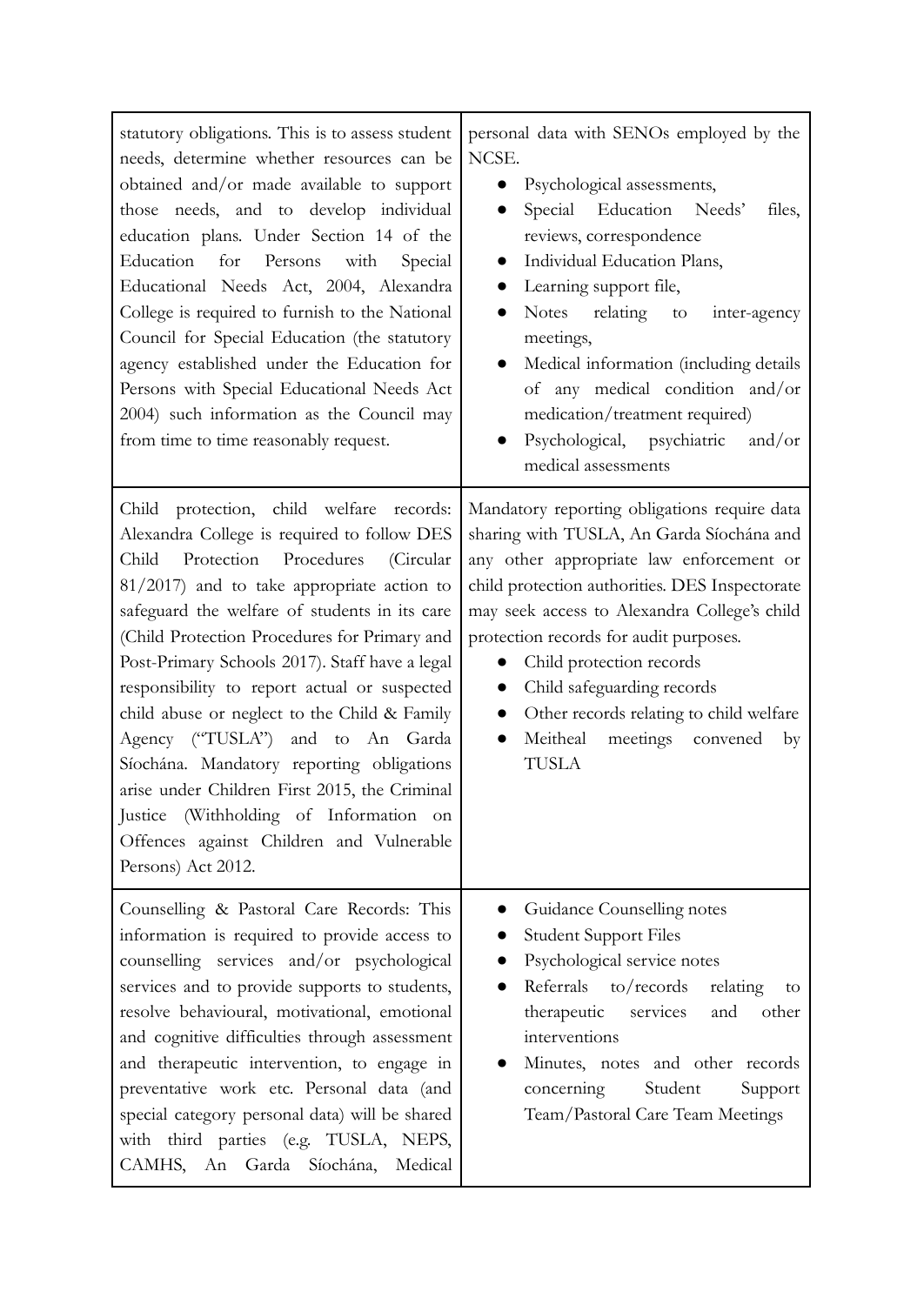| practitioners treating the student) for the<br>purpose of Alexandra College complying with<br>its legal obligations and/or in the student's<br>vital/best interests.                                                                                                                                                                                                                                                                                                                                                                                                                                                                     |                                                                                                                                                                                                                                                                                                                              |
|------------------------------------------------------------------------------------------------------------------------------------------------------------------------------------------------------------------------------------------------------------------------------------------------------------------------------------------------------------------------------------------------------------------------------------------------------------------------------------------------------------------------------------------------------------------------------------------------------------------------------------------|------------------------------------------------------------------------------------------------------------------------------------------------------------------------------------------------------------------------------------------------------------------------------------------------------------------------------|
| Internal school processes: This information<br>anti-bullying<br>processes<br>(e.g.<br>and<br>disciplinary/Code of Behaviour processes) is<br>required to meet Alexandra College's duty of<br>care to all its students and staff, to comply<br>with relevant Circulars issued by the<br>Department of Education and Skills, and to<br>run Alexandra College safely and effectively.<br>Data collected in these processes may be<br>transferred to Alexandra College's insurer<br>and/or legal advisors or management body as<br>appropriate where required for disputes<br>resolution, fact verification, and for litigation<br>purposes. | Records of parental complaints.<br>Records of other complaints (student<br>to student complaints etc).<br>Records<br>relating<br>bullying<br>investigations.<br>Records<br>relating<br>Code<br>to<br>of<br>Behaviour processes<br>(expulsion,<br>suspension etc.) including appeals<br>data and section 29 appeals material. |
| Accident and injury reports: This information<br>is processed to operate a safe environment<br>for students and staff, to identify and mitigate<br>potential risks,<br>and to<br>any<br>report<br>incidents/accidents. This data<br>may be<br>transferred to Alexandra College's insurance<br>company and/or indemnifying body and/or<br>legal advisors as appropriate. Data will be<br>shared with An Garda Síochána, TUSLA and<br>the Health & Safety Authority if appropriate.                                                                                                                                                        | Accident reports<br>$\bullet$<br><b>Incident Report Forms</b><br>Notifications to insurance company<br>Exchanges with legal advisors.<br>Notifications to Health & Safety<br>Authority (HSA)                                                                                                                                 |
| Financial information, fees etc: Without this<br>information,<br>Alexandra<br>College<br>cannot<br>process applications, make grant payments, or<br>receive payment of monies (e.g. course fees,<br>school trips etc). After completion of the<br>payments, the documentation is retained for<br>audit and verification purposes. Alexandra<br>College's financial data are audited by external<br>auditors.                                                                                                                                                                                                                             | Information relating to payments due<br>from<br>and<br>made<br>by<br>student's<br><i>(including</i><br>parents/guardians<br>fee<br>and<br>fee<br>support<br>waiver<br>documentation),<br>Scholarship/Grant applications                                                                                                      |
|                                                                                                                                                                                                                                                                                                                                                                                                                                                                                                                                                                                                                                          |                                                                                                                                                                                                                                                                                                                              |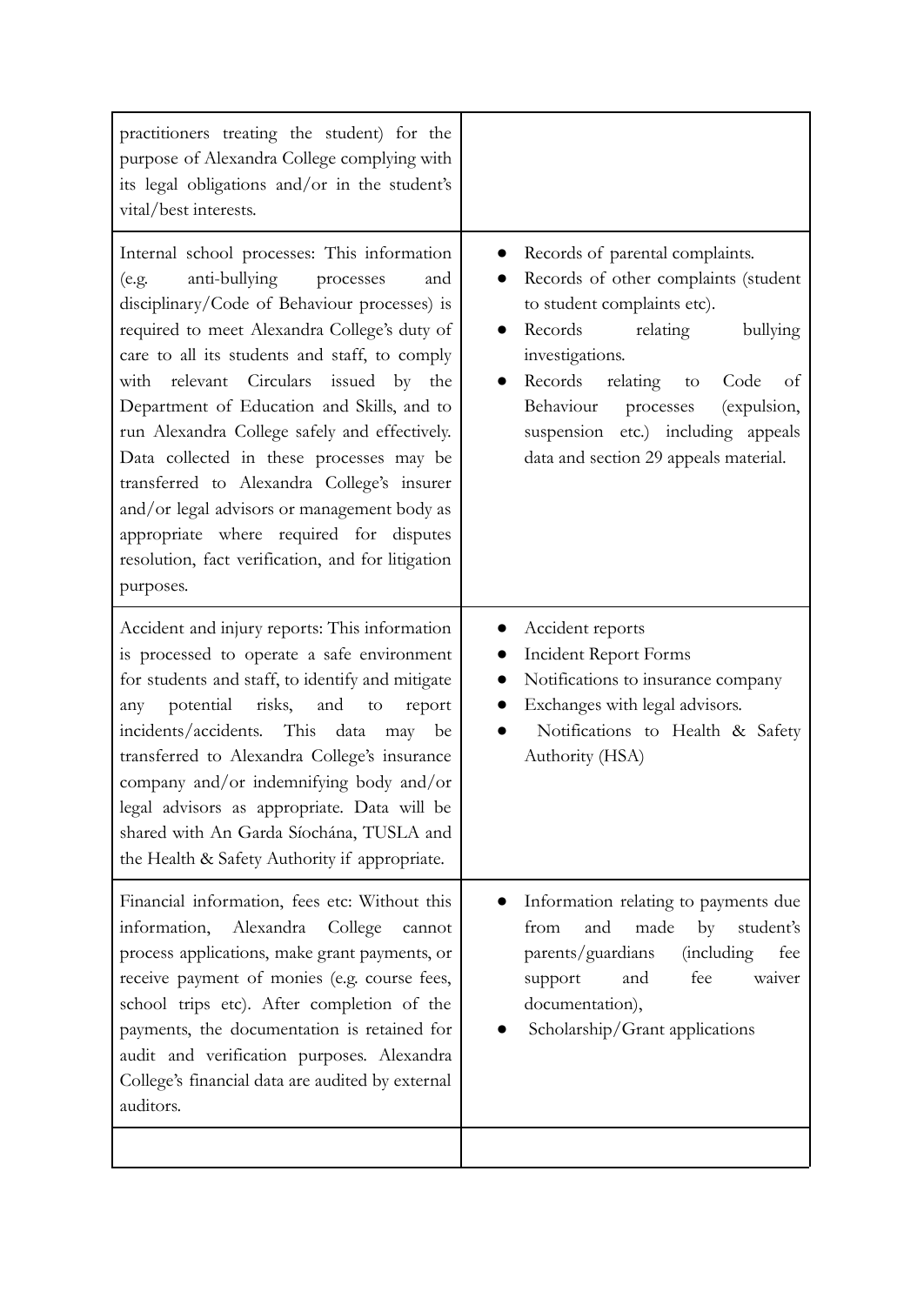#### **5. Charity Tax Back Forms**

This information is required so that Alexandra College may avail of the scheme of tax relief for donations of money received.

To claim the relief, the donor must complete a certificate and forward it to Alexandra College to allow it to claim the grossed up amount of tax associated with the donation. This information is retained by Alexandra College in the case of audit by the Revenue Commissioners.

- CHY3/CHY4 tax back forms
- Donor name, Address & Telephone Number
- PPS Number
- Tax Rate
- Signature
- Gross amount of donation

#### 6. **Parent Nominees on Boards of Management**

This information is required to enable the Board of Management to fulfil its statutory obligations.

Processing undertaken in accordance with the Education Act 1998 and other applicable legislation, including decisions taken for accountability and good corporate governance.

- Name, address and contact details of Parent Nominee
- Records in relation to appointment to the Board
- Minutes of Board of Management meetings and correspondence to the Board.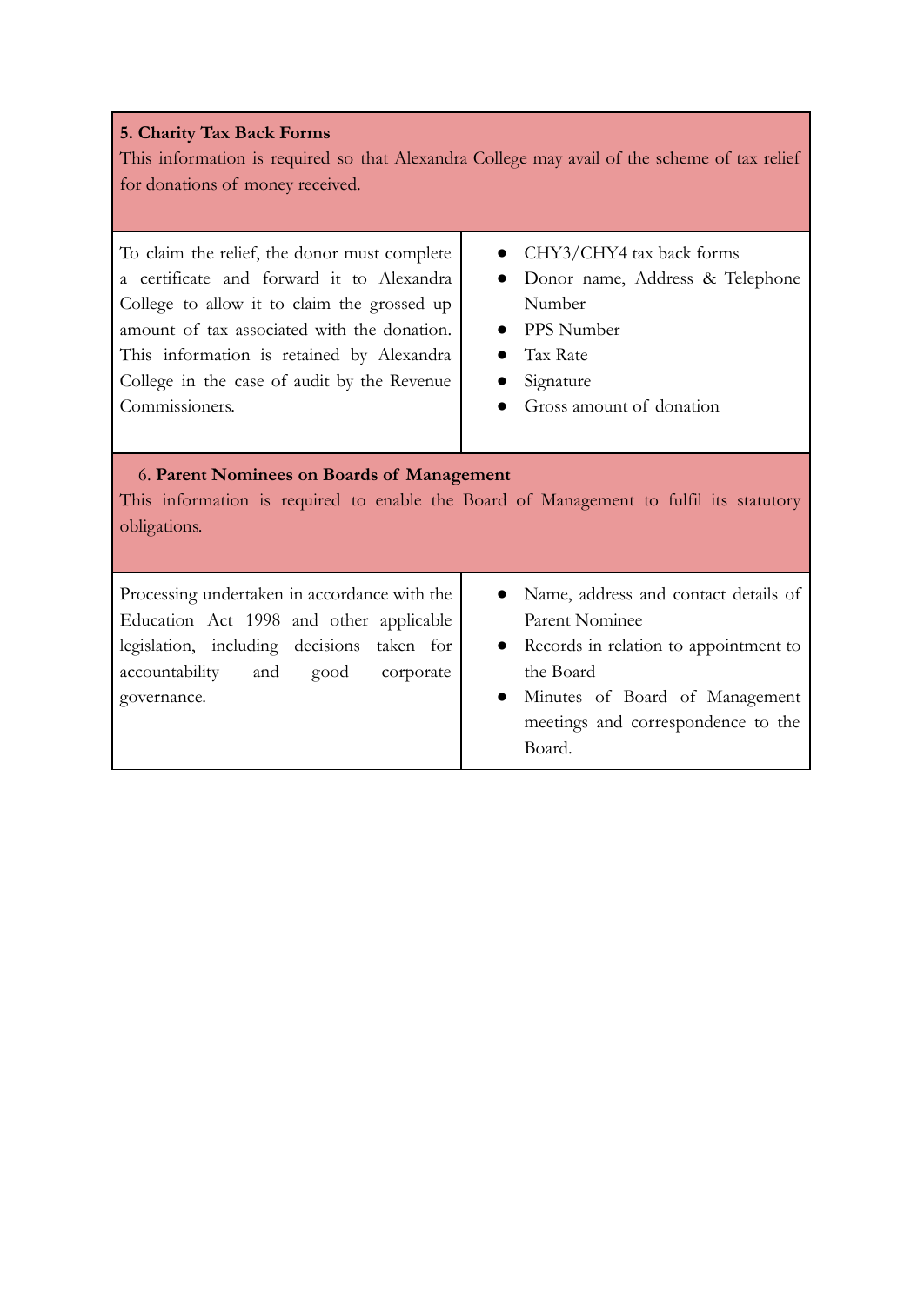## **Appendix 3. CATEGORIES OF RECIPIENTS**

**Department of Education and Skills (DES) -**Alexandra College is required to provide student data to the Department of Education and Skills(DES). This transfer of data is primarily made at the beginning of each academic year ("OctoberReturns") using a secure Post-Primary Online Database (P-POD) system. The October Returns contain individualised data such as PPS number which acts as an identifier to validate that the data belongs to a recognised student.<sup>10</sup> The DES has published a "Fair Processing Notice" to explain how the personal data of students is processed.<sup>11</sup>

**State Examinations Commission (SEC) -** data on entrants for the state examinations is provided via the October Returns to SEC to assist its planning of the state examinations.

**Student support and welfare -** student data may be shared with a number of public state bodies including National Educational Psychological Service. NEPS psychologists support schools and students; National Council for Special Education. The NCSE role is to support schools and students with special education needs; National Education Welfare Board: Alexandra College is required to share student attendance with the NEWB. Data to support student access to further and higher education may also be shared for processing as part of Student Universal Support Ireland (SUSI), Higher Education Access Route (HEAR) and Disability Access Education Route (DARE).

**Legal requirements** where appropriate, particularly in relation to Child Protection and safeguarding issues, Alexandra College may be obliged to seek advice and/or make referrals to Túsla<sup>12</sup>. Alexandra College may share personal data with An Garda Síochána where concerns arise in relation to child protection. Alexandra College will also report matters of alleged criminal acts, criminal behaviour, criminal damage, etc., to allow prevention, detection and investigation of offences. Where there is a lawful basis for doing so, personal data may also be shared with the Revenue Commissioners and the Workplace Relations Commission.

<sup>10</sup> Where the October Returns include sensitive personal data regarding personal circumstances then explicit and informed consent for the transfer of this data maybe sought from students/parents/guardians.

<sup>11</sup> These can be found on www.education.ie - Circular Letters 0047/2010 and 0023/2016. The Department of Education and Skills transfers some student data to other government departments and other State bodies to comply with legislation, such as transfers to the Department of Social Protection & Employment Affairs pursuant to the Social Welfare Acts, transfers to the State Examinations Commission, transfers to the Educational Research Centre, and transfers to the Central Statistics Office pursuant to the Statistics Acts. The data will also be used by the DES for statistical, policy-making and research purposes. However the DES advises that it does not use individual data, but rather aggregated data is grouped together for these purposes.

<sup>12</sup> Túsla, the Child and Family Agency, is the State agency responsible for improving wellbeing and outcomes for children.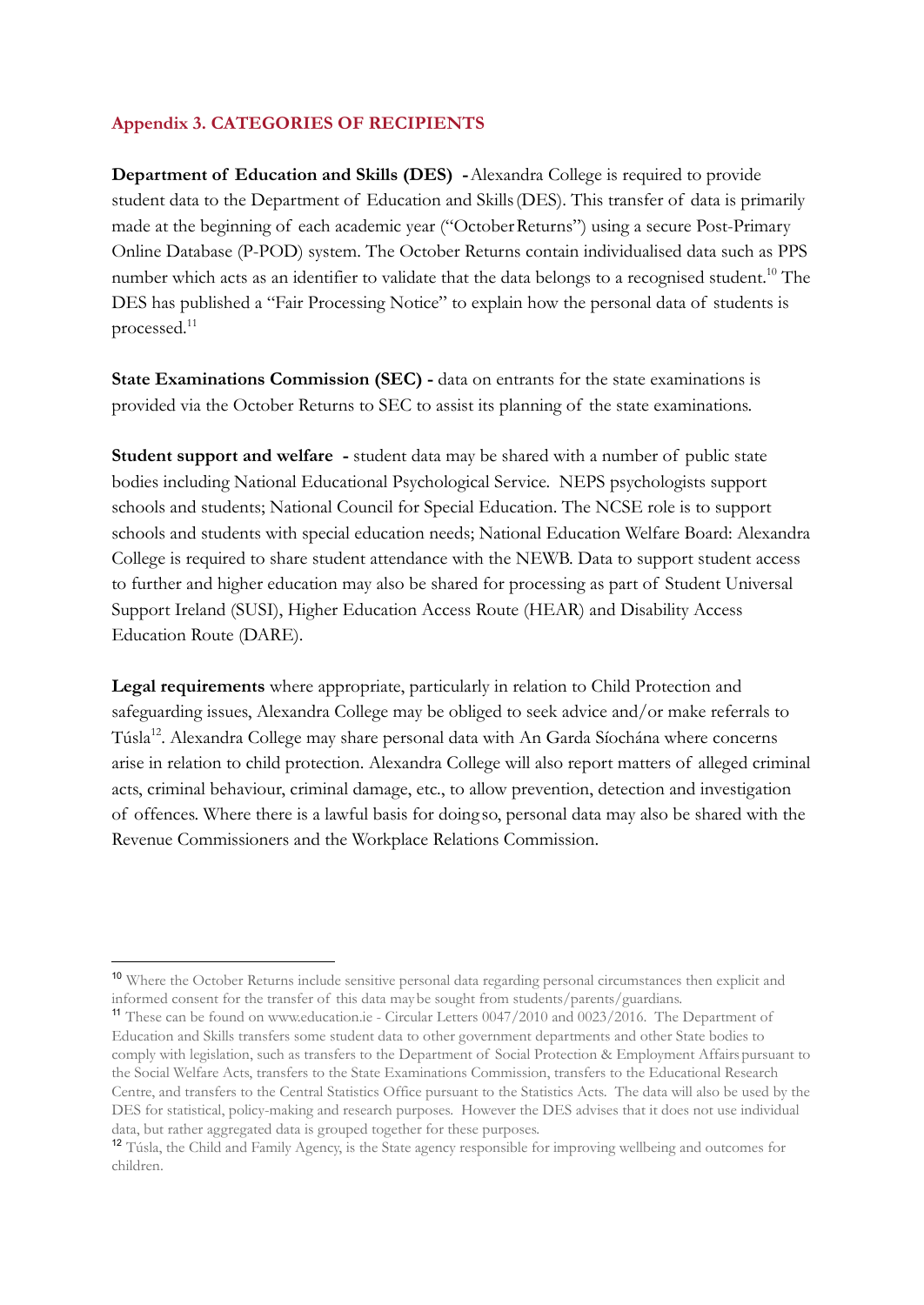**Insurance data** may be shared with Alexandra College's insurers where this is appropriate and proportionate. Alexandra College may also be obliged to share personal data with the Health and Safety Authority where, for example, this is required as part of an accident investigation.

**Professional Advisors -** some data may be shared with legal advisors, financial advisors (pension administrators, accountants, etc.) and others such as school management advisors. This processing will only take place where it is considered appropriate, necessary and lawful.

**Other schools and Universities/Colleges/Institutes** - Where the student transfers to another educational body, or goes on an exchange programme or similar, Alexandra College may be asked to supply certain information about the student, such as academic record, and references.

**Work Placement** - some data may be shared, on request, with work placement providers and employers where this is appropriate and necessary to support students engaged in work experience or similar programmes.

**Voluntary Bodies** - Some personal data may be shared as appropriate with bodies such as the ACA or JACA, Alumnae Assoc. Alexandra College's parents associations. This data sharing will only take place where consent has been provided.

**Other not-for-profit organisations -** limited data may be shared with recognised bodies who act to promote student engagement with co-curricular and other activities, competitions, recognition of achievements, etc. This would includebodies promoting participation in sports, arts, sciences, environmental and outdoor activities, etc. This data sharing will usually be based on consent.

**Service Providers** in some circumstances Alexandra College has appointed third parties to undertake processing activities on its behalf. These Data Processors have provided guarantees that their processing satisfies the requirements of the General Data Protection Regulation. Alexandra College has implemented written contractual agreements with these entities to ensure that the rights of data subjects receive an appropriate level of protection. Third party service providers include the following categories:

- School Management Information Systems VSWare, Aladdin
- Productivity Applications Google Apps for Education, Microsoft 365
- Online Storage & File Sharing icloud, Google Drive
- Video Sharing and Blogging Platforms Youtube
- Virtual Learning Environments- Google Classroom, Zoom, Seesaw
- IT Systems Support Typetec
- Fee management software Feemaster
- School communications Unique Schools
- Security and CCTV Systems Unified; Darlex Risk Management;
- Pension Consultants/Trustees Irish Pension Trusts, Zurich
- Accounting & Payroll software SAGE, Ormsby & Rhodes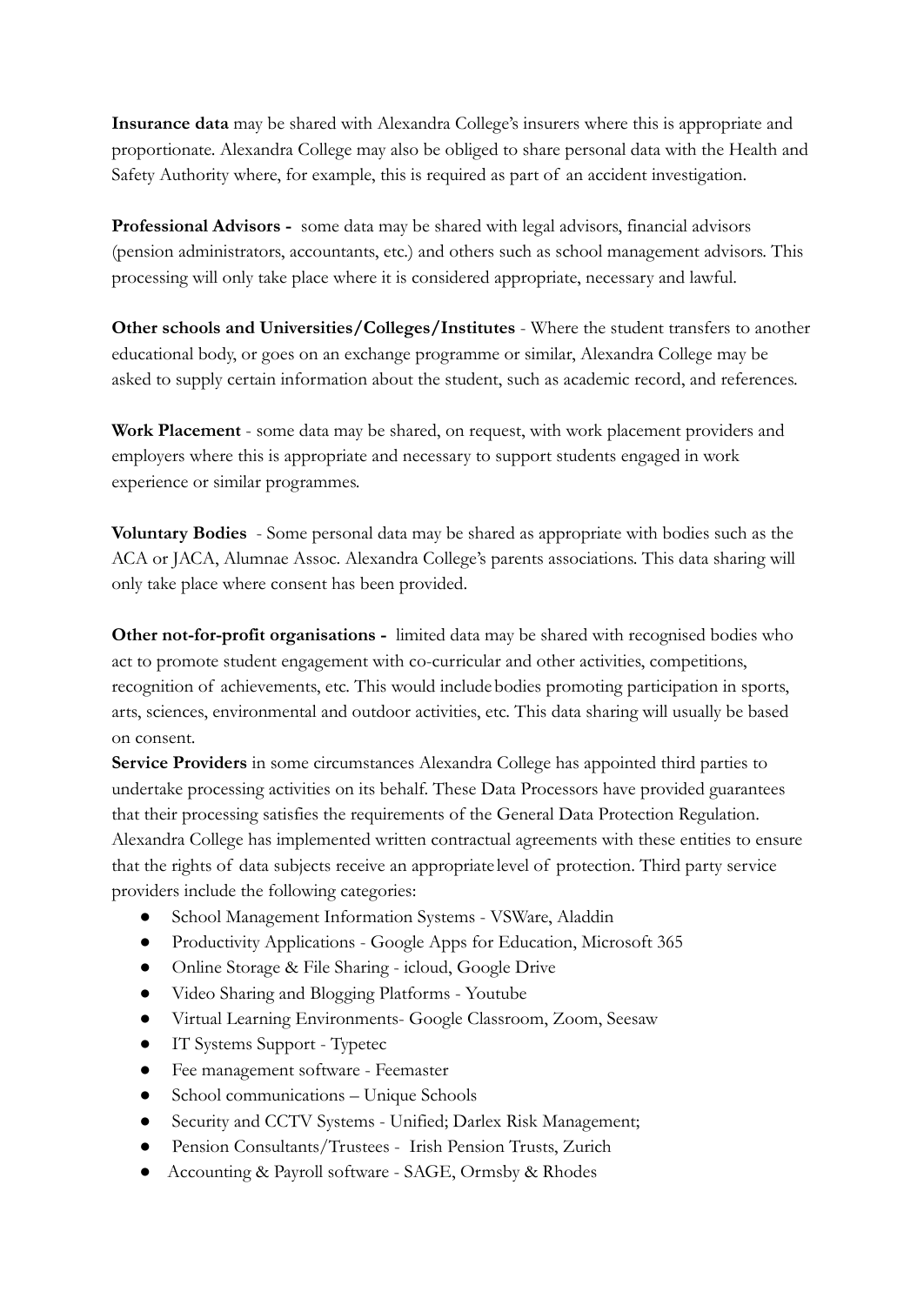- Cashless Payment Systems Debitrak, easypayments, SAGEpay, Stripe
- Merchant Services Elavon, Stripe
- Canteen Management System Sodexo, Debitrak
- Learning software and Apps a wide and ever-changing range of browser based apps and iPad apps

Transfers Abroad If personal data may be transferred outside the European Economic Area (EEA) Alexandra College will ensure that any such transfer, and any subsequent processing, is carried out in strict compliance with recognised safeguards or derogations (i.e., those approved by the Data Protection Commission).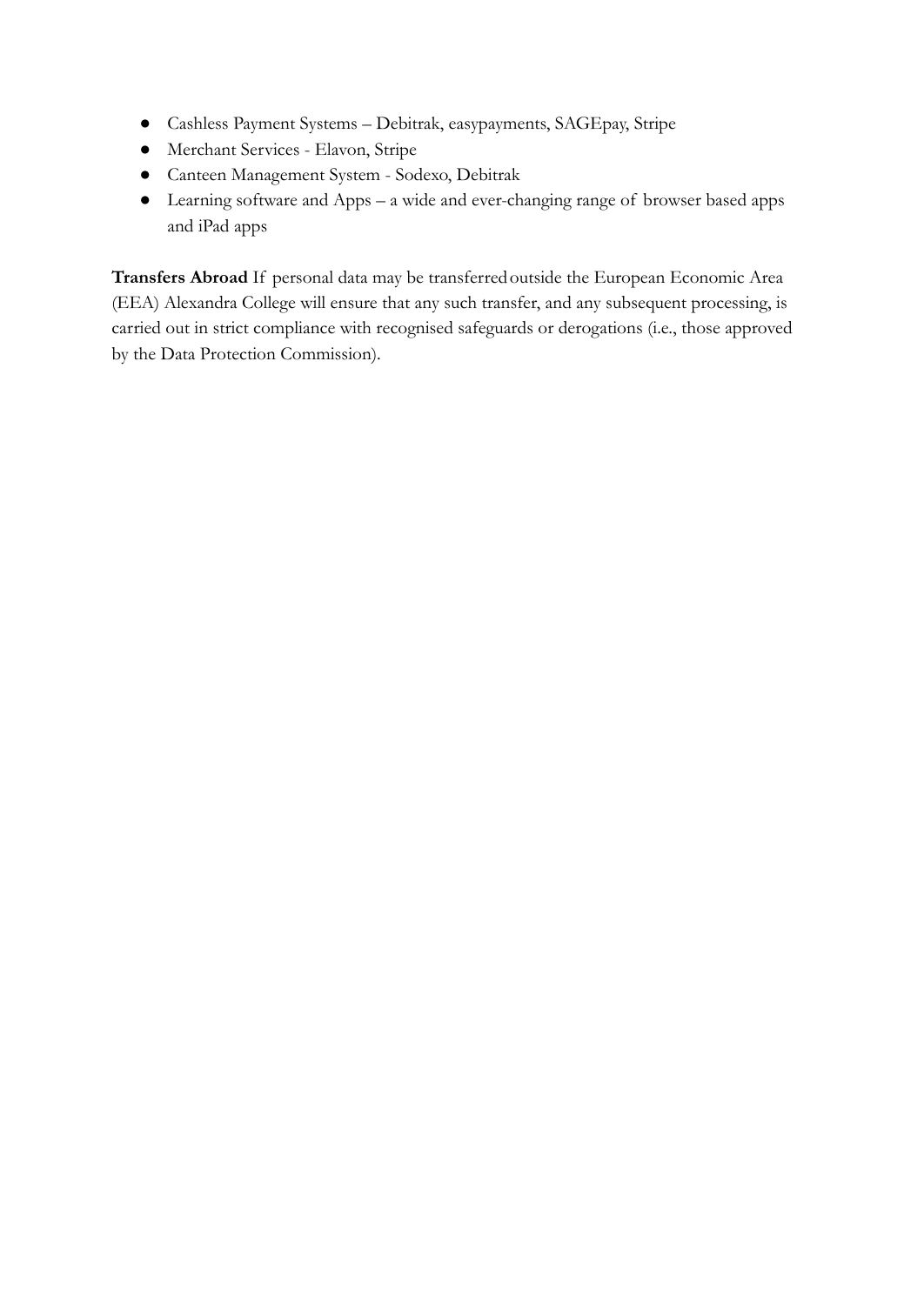## **Appendix 4. IMPLEMENTING THE DATA PROCESSING PRINCIPLES**

## **1. Accountability**

- a. Accountability means that compliance with the data protection legislation is recognised as an important Board of Management responsibility as well as one shared by each school employee and each member of the wider school community<sup>13</sup>
- b. Demonstrating Compliance Accountability imposes a requirement on the controller to demonstrate compliance with the other data processing principles. This means that Alexandra College retains evidence to demonstrate the actions it has taken to comply with GDPR.
- c. School Policies An important way for Alexandra College to demonstrate accountability is through the agreement and implementation of appropriate policies. In addition to publishing a Data Protection Policy, the College has developed and keeps under review other policies and Privacy Notices to address (i) CCTV (ii) Data Breaches (iii) Data Access Requests (iv) Record Storage and Retention (v) Data Processing Agreements.<sup>14</sup>
- d. Record of Processing Activities As a data controller Alexandra College is required to prepare a record of any processing activities (ROPA) that it undertakes. This record includes in accordance with GDPR Article 30:
	- i. the purposes of the processing;
	- ii. a description of the categories of data subjects andpersonal data;
	- iii. the categories of recipients to whom the personal data will be disclosed;
	- iv. any transfers to a third country or international organisation, including suitable safeguards;
	- v. where possible, the envisaged time limits for erasure of the different categories of data;
	- vi. where possible, a general description of the technical and organisational security measures.
- e. Risk Assessment Alexandra College as data controller considers any risks that may arise as a consequence of its processing activities.This assessment considers both the likelihood and the severity of these risks and their potential impact on data subjects. 15

<sup>13</sup> The GDPR4schools.ie website identifies some of theGDPR Roles and Responsibilities held by different groups, namely (i) Board of Management (ii) Principal/DeputyPrincipal (iii) Teaching Staff (iv) Guidance & Medical Support (v) School Administration (vii) SNAs and (viii) Caretaker.

<sup>&</sup>lt;sup>14</sup> All school policies are applied in a manner that respects the principles, protocols and procedures inherent in Alexandra College's Data Protection strategy. Such policies include (i) Acceptable Use Policy (ICT) (ii) Child Protection Procedures (iii) Code of Behaviour (iv)Anti-Bullying Policy.

<sup>&</sup>lt;sup>15</sup> GDPR Recital 75: The risk to the rights and freedoms of natural persons, of varying likelihood and severity,may result from personal data processing which could lead to physical, material or non-material damage, in particular: where the processing may give rise to discrimination, identity theft or fraud, financial loss, damage to the reputation, loss of confidentiality of personal data protectedby professional secrecy, unauthorised reversal of pseudonymisation, or any other significant economic or social disadvantage; where data subjects might be deprived of their rights and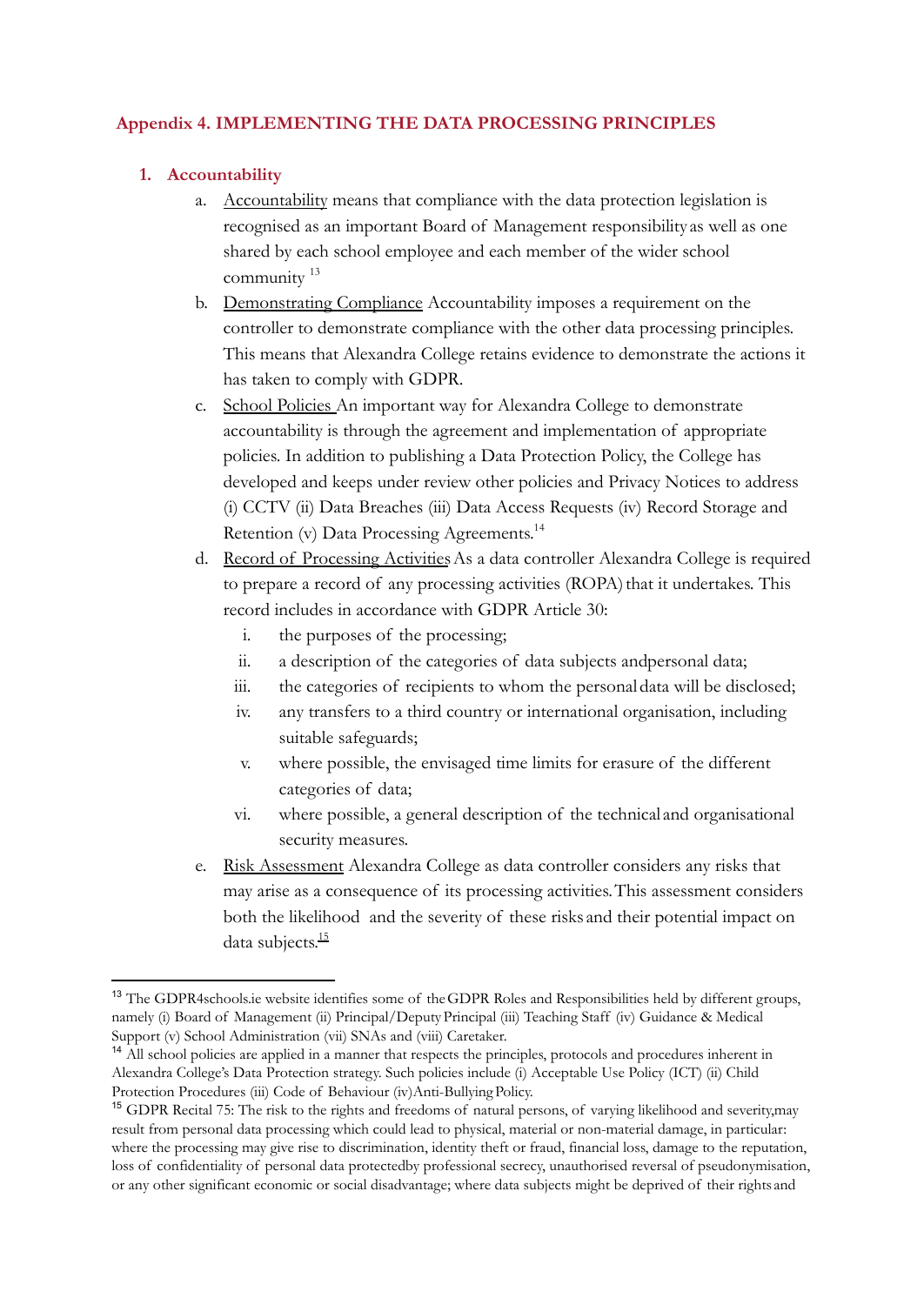- f. Data Protection Impact Assessment (DPIA) A DPIA is a type of risk assessment that is mandatory in specific circumstances (GDPR Article 35). Alexandra College will ensure that a DPIA is undertaken where this is appropriate, typically, where a new processing activity has the potential to have a high impact on individual privacy or rights. The purpose of undertaking a DPIA is to ensure that any risks associated with the new processing activity are identified and mitigated in an appropriate manner.
- g. Security of Processing As a consequence of having assessed the risks associated with its processing activities, Alexandra College will implement appropriate technical and organisational measures to ensure a level of security appropriate to the risk. For example, these measures might include training of staff, establishment of password policies, protocols around device encryption, procedures governing access to special category data.
- h. Data Protection by Design Alexandra College aims to apply the highest standards in terms of its approach to data protection. For example,school staff will use a Privacy by Design approach when any activity that requires the processing of personal data is being planned or reviewed. This may mean implementing technical measures (e.g. security) and organisational measures (e.g. protocols and training).
- i. Data Protection by Default A Privacy by Default approach means that minimal processing of personal data is Alexandra College's default position. In practice this means that only essential data will be collected from data subjects, and that in Alexandra College, access to this data will be carefully controlled and only provided to employees where this is appropriate and necessary.
- j. Data Processing Agreements: Alexandra College will put written contracts in place with organisations that process data on its behalf (as required under GDPR Article 28).<sup>16</sup>
- k. Data Breach Records: Alexandra College will retain records that document its handling of any personal data breaches. These recordswill clearly set out the facts relating to any personal data breach, its effects and the remedial action taken.<sup>17</sup>

freedoms or prevented from exercising control over their personal data; where personal data are processed which reveal racial or ethnic origin, political opinions, religion or philosophical beliefs, trade union membership, and the processing of genetic data, data concerning healthor data concerning sex life or criminal convictions and offences or related security measures; where personal aspects are evaluated, in particular analysing or predicting aspects concerning performance at work, economic situation, health, personal preferences or interests, reliability or behaviour, location or movements, in order to create or use personal profiles; where personal data of vulnerable natural persons, in particular of children, are processed;or where processing involves a large amount of personal data and affects a large number of data subjects.

<sup>&</sup>lt;sup>16</sup> A Data Processing Agreement may be provided as a set of agreed clauses or as an addendum to a broader (Third Party) Service Agreement.

<sup>17</sup> These record-keeping requirements are detailed under GDPR Article 33(5). Documentation needs to be retained in school setting out details of all data breachesthat have occurred. This includes those that were adjudged not to require notification to the Data Protection Commission (in addition to data breaches that required formal DPC notification via https://forms.dataprotection.ie/report-a-breach-of-personal-data).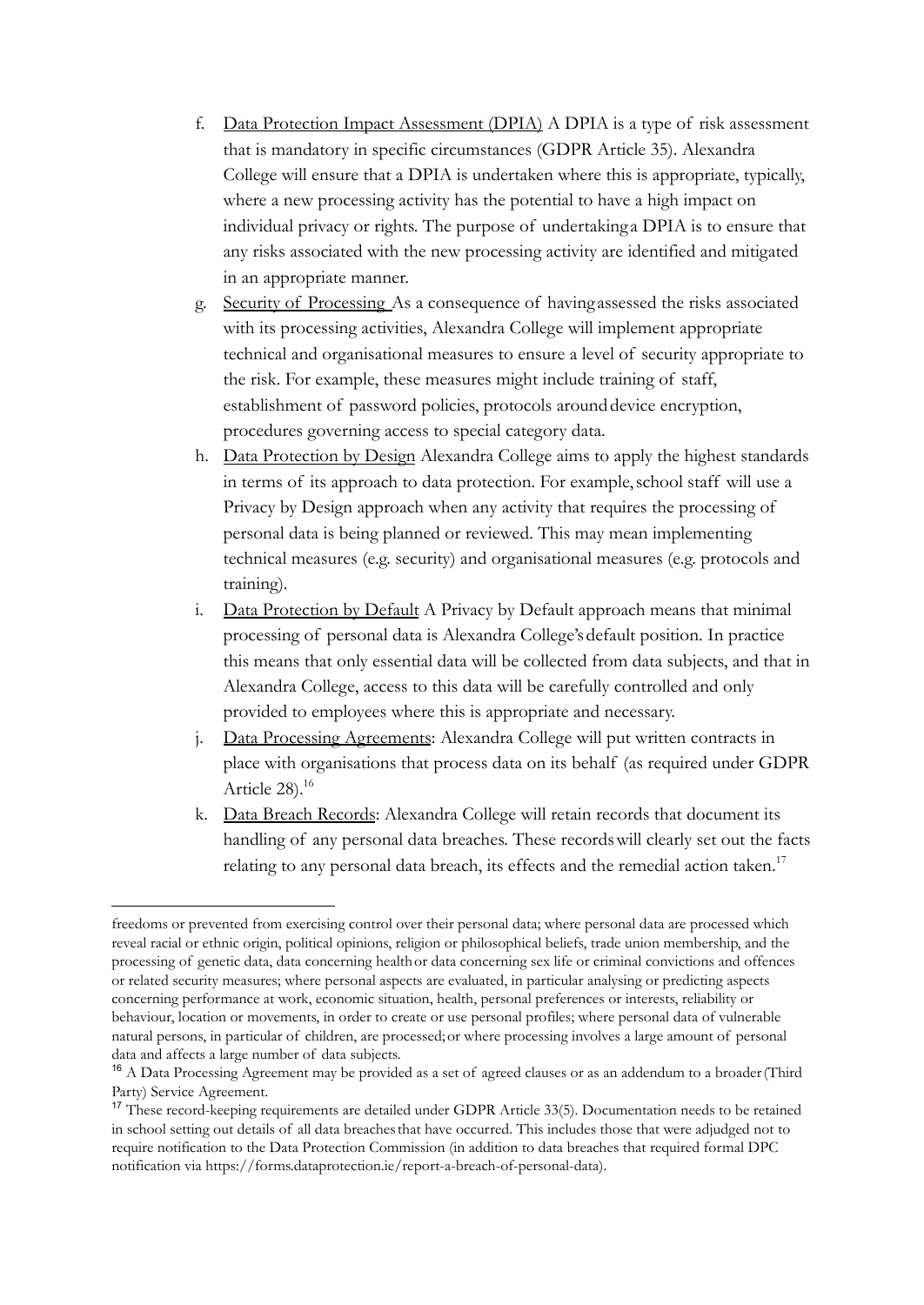l. Staff Awareness and TrainingAll who are granted access to personal data that is under the control of Alexandra College have a duty to observe the data processing principles. Alexandra College will provide appropriate information, training and support so that staff may gain a clearunderstanding of these requirements. 18

#### **2. Lawful Processing**

As part of its decision to collect, use or share personal data, Alexandra College as Controller will identify which of the lawful basesis applicable to each processing operation. In the absence of a lawful basis the personal data cannot be processed.

- **a.** Many of the school's data processing activities relyon legal obligations. These tasks are undertaken because Alexandra College must comply with Irish (or European) law.<sup>19</sup> For example, there is a legislative basis underpinning the sharing of specific student data with the Department of Educationand Skills and other public bodies.
- **b.** Another set of data processing activities are undertaken in the public interest i.e. so that Alexandra College can operate safely and effectively. For example, an educational profile of the student: literacy competence, language spoken at home etc. may help Alexandra College to target learning resources effectively for the benefit of the student.
- **c.** In some situations, for example the use of CCTV, Alexandra College may rely on its legitimate interests to justify processing. In such cases the specific legitimate interests e.g. health and safety, crime prevention, protection of school property must be identified and notified to the data subjects $^{20}$
- **d.** Contract will provide a lawful basis for some processing of data by Alexandra College. For example, the processing of some employeedata may rely on this lawful basis.
- **e.** There is also the possibility that processing can be justified in some circumstances to protect the Vital Interests of adata subject, or another person. For example, sharing some data subject data with emergency services might rely on this lawful basis.
- **f.** Finally there is the option of using a data subject's consent as the lawful basis for processing personal data. Alexandra College will not rely on consent as the basis for processing personal data if another lawful conditionis more appropriate. Consent will usually be the lawful basis used by Alexandra College to legitimise the publication of student photographs in print publications and electronic media.

<sup>&</sup>lt;sup>18</sup> All current and former employees of Alexandra College may be held accountable in relation to data processed by them during the performance of their duties. For example, employees acting in breach of the Data ProtectionAct 2018 could, in certain circumstances, be found to have committed a criminal offence.

<sup>&</sup>lt;sup>19</sup> For example, the Education Act 1998, the Education (Welfare) Act 2000 & the Education for Persons with Special Education Needs Act 2004.

Data subjects have a right to object to processing that is undertaken based on legitimate interests. In such cases the Controller must demonstrate that there is an overriding need if the processing is to continue.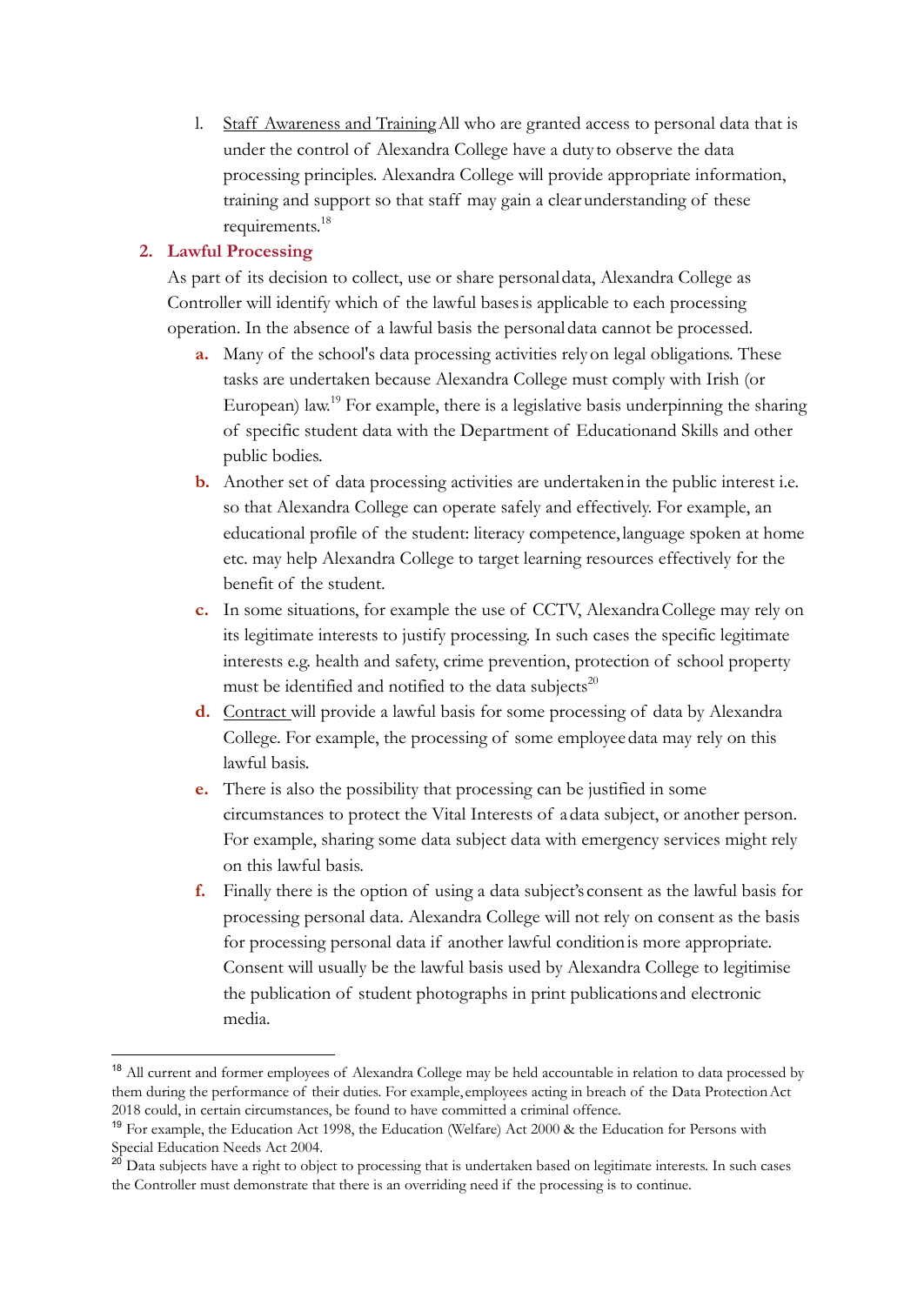#### **3. Consent**

Where consent is relied on as the appropriate condition for lawful processing, then that consent must be freely given, specific, informed and unambiguous. All of these conditions must be satisfied for consent to be considered valid. There are a significant number of restrictions on using consent.

- **a.** A separate consent will be sought for each processing activity (together with appropriate guidance as necessary to ensure the data subject is informed).
- **b.** When asking for consent, Alexandra College will ensure that the request is not bundled together with other unrelated matters.
- **c.** Consent requires some form of clear affirmative action Silence or a pre-ticked box is not sufficient to constitute consent. Consent can be provided by means of an oral statement.
- **d.** Consent must be as easy to withdraw as to give.
- **e.** A record should be kept of how and when consent was given.
- **f.** Alexandra College will take steps to ensure the consent is always freely given: that it represents a genuine choice and that the data subject does not feel under an obligation to consent to processing.
- **g.** If the consent needs to be explicit, this means AlexandraCollege must minimise any future doubt about its validity. This will typically require Alexandra College to request and store a copy of a signed consent statement.

#### **4. Special Category Data**

Some personal data is defined as Special Category Data and the processing of such data is more strictly controlled. In a school context this will occur whenever data that relates to Special Needs or Medical Needs is being processed. GDPR Article 9 identifies a limited number of conditions, one which must be applicable if the processing of special category data is to be lawful.<sup>21</sup> Some of these processing conditions, those most relevant in Alexandra College context, are noted here.

- **a.** Processing is necessary for reasons of substantial public interest on the basis of EU or Member State law. This condition could provide an appropriate basis for processing of data relating to employee and studenthealth e.g. proportionate sharing of special category data to ensure AlexandraCollege is compliant with provisions in health, safety and welfare legislation.
- **b.** Processing is necessary for the assessment of theworking capacity of an employee; or for the provision of health or social care or treatment on the basis of EU or Member State law.
- **c.** Processing is based on Explicit Consent. Where a school is processing biometric data for identification purposes, e.g. facial image recognition or the use of fingerprint systems, it is unlikely that this processing will be justifiable on any lawful basis other than consent. A data subject should be able to withhold

<sup>&</sup>lt;sup>21</sup> The Data Protection Act 2018 makes provision for some additional conditions that can legitimise the processing of special category data.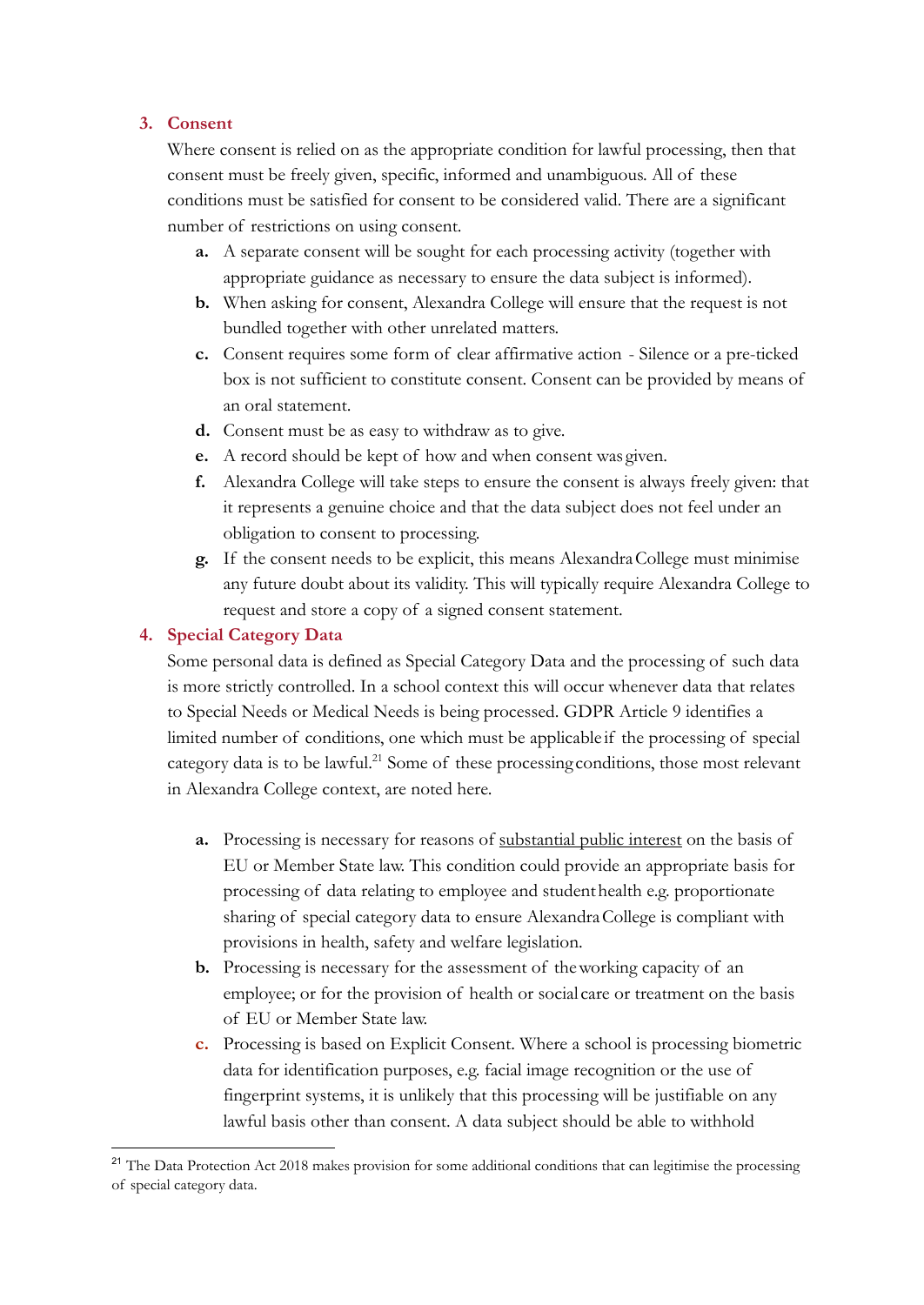consent without suffering any detriment, so Alexandra College would need to provide access to an alternative processing option which is not reliant on biometric data.

#### **5. Transparency**

Alexandra College as Controller will act with Transparency when processing personal data. This requires the communication of specific information to individuals in advance of any processing of their personal data<sup>22</sup>

- **a.** Transparency is usually achieved by providing the data subject with a written document known as a Privacy Notice or a Privacy Statement. This notice will normally communicate:
	- **i.** the name of the controller and their contact details;
	- ii. the categories of personal data being processed;
	- iii. the processing purposes and the underlying legal bases;
	- iv. any recipients (i.e. others with whom the data is shared/disclosed);
	- v. any transfers to countries outside the EEA (and safeguards used);
	- vi. the storage period (or the criteria used to determine this);
	- vii. the rights of the data subject. $^{23}$
- b. Transparency information should be provided in a manner that is concise and easy to understand. To best achieve this, Alexandra College may use a "layering" strategy to communicate information.<sup>24</sup> And, while a written Privacy Notice is the default mode, transparency information may also be communicated using other means, for example through the spoken word or through use of pictorial icons or video.
- c. Privacy statements will be reviewed regularly to take account of any enhancements, new practices or additional services which involve the collection and use of personal data.

#### **6. Purpose Limitation**

a. Personal data stored by Alexandra College has been provided by data subjects for a specified purpose or purposes.<sup>25</sup> Data must not be processed for any purpose that is incompatible with the original purpose or purposes.<sup>26</sup>

<sup>22</sup> GDPR Articles 13 (or 14)

<sup>&</sup>lt;sup>23</sup> Other terms in common use include Fair Processing Notice and Data Protection Notice. Schools may prepare a number of different Privacy Notices for use in different contexts. For example, a Website Privacy Notice, may relate specifically to personal data that is collected through the Alexandra College website.

<sup>&</sup>lt;sup>24</sup> In the interests of transparency, Alexandra College ensures that its preferred route for a rights request is identified clearly in Privacy Notices and elsewhere e.g. "A data subject wishing to make an access request should apply in writing to the Principal." Notwithstanding this, school staff should be made aware that valid requests maybe submitted in a variety of formats (i.e. not necessarily in writing).

<sup>&</sup>lt;sup>25</sup> For example, where the first point of contact is by telephone, this information could be provided during the telephone call with the data subject and they could be provided with the balance of the information requiredunder Article 13 by way of further, different means, suchas by sending a copy of the privacy policy by email and/or sending the data subject a link to the controller's layered online privacy statement/notice.

<sup>&</sup>lt;sup>26</sup> This purpose is usually communicated to data subjects at the time of collection through providing them with a Privacy Notice. Data Protection Commission: Any use or disclosure must be necessary for the purpose(s) or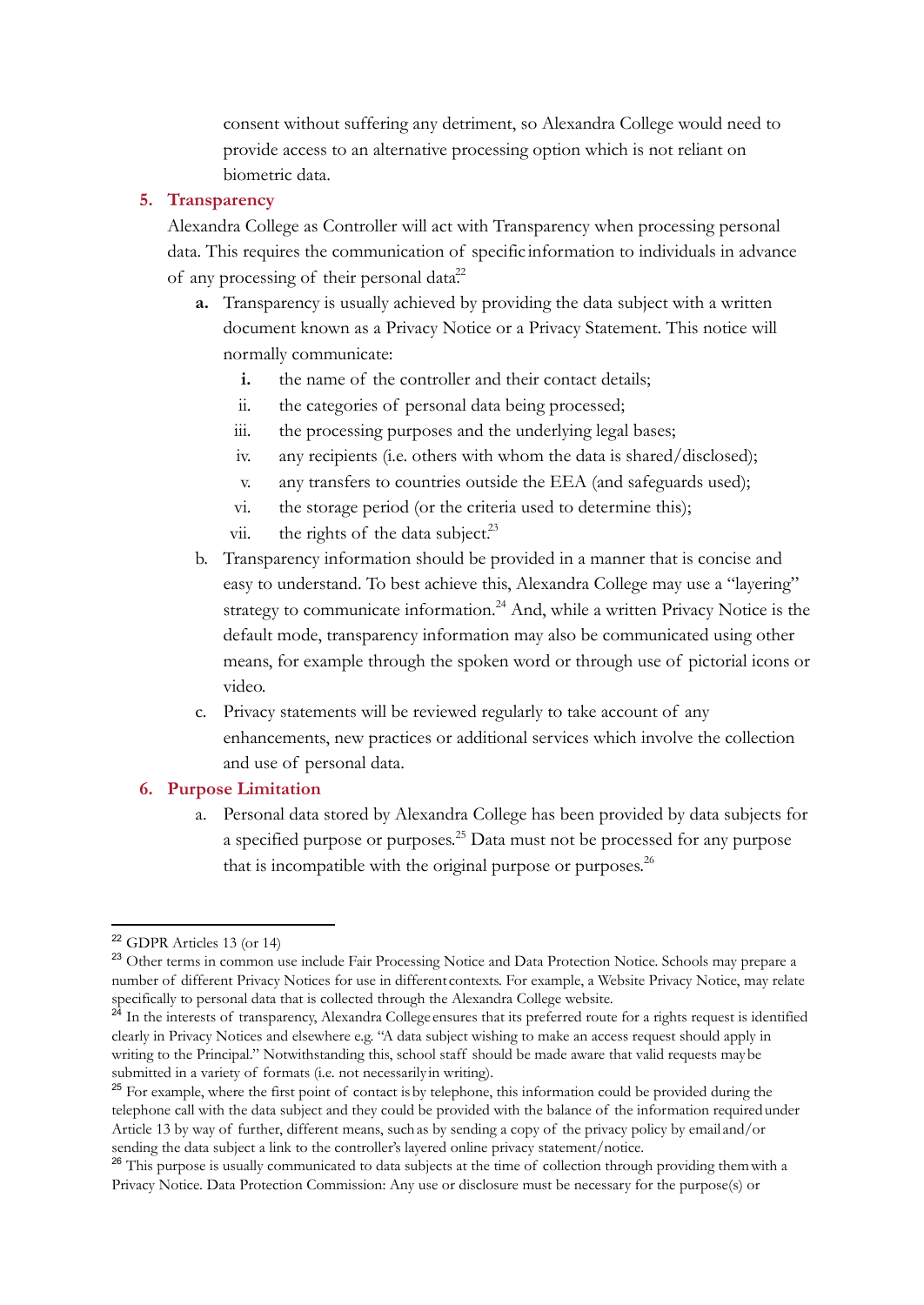b. Retaining certain data (originally collected or created for a different purpose) with a view to adding to a school archive for public interest, scientific or historical research purposes or statistical purposes is acceptable subject to certain safeguards, most particularly the need to respect the privacy of the data subjects concerned.

#### **7. Data Minimisation**

As Controller, Alexandra College must ensure that personal data is adequate, relevant and limited to what is necessary in relation to the purposes for which they are processed. In practice, this principle has a number of importantimplications illustrated in the examples below.

- a. Alexandra College should ensure, when data is being collected from data subjects, that this is limited to what is necessary for the completion of the duties. For example, where information is being collecting from students and parents/guardians, as part of the admissions process,this should be limited to whatever information is needed to operate the admissions process. This means that it is usually not appropriate for Alexandra College to seek information about Special Education Needs(SEN) in order to decide whether a place should be offered.<sup>27</sup>
- b. Data minimisation also requires that the sharing of student data within Alexandra College should be carefully controlled. Members of staff may require varying levels of access to student data and reports. Accessshould be restricted to those who have a defined processing purpose. Staff willnot access personal data unless processing is essential to deliver on their role within Alexandra College.
- c. School staff will necessarily create personal data in the course of their duties. Employees should ensure that this processing is necessary and appropriate. For example, while it will often be necessary for school staff to communicate information to each other by email, consideration should be given, on a case by case basis, as to whether it is necessary for personal data to be included in these communications.
- d. Data sharing with external recipients should be continuously reviewed to ensure it is limited to that which is absolute necessary. This may mean, for example, that when Alexandra College is seeking professional advice, no personal data will be included in communications unless the disclosure of this information is essential.

#### **8. Storage Limitation**

Personal data is kept in a form which permits the identification of data subjects for no longer than is necessary for the purposes for which it is being processed. Some personal

compatible with the purpose(s) for which you collect and keep the data. You should ask yourself whetherthe data subject would be surprised to learn that a particular use of or disclosure of their data is taking place.

<sup>&</sup>lt;sup>27</sup> SEN data may be sought where the processing of such data is necessary as part of the Admissions Policy. For example, SEN data may be required to consider whether the student fulfils the criteria for admission to a special education needs unit within a mainstream school.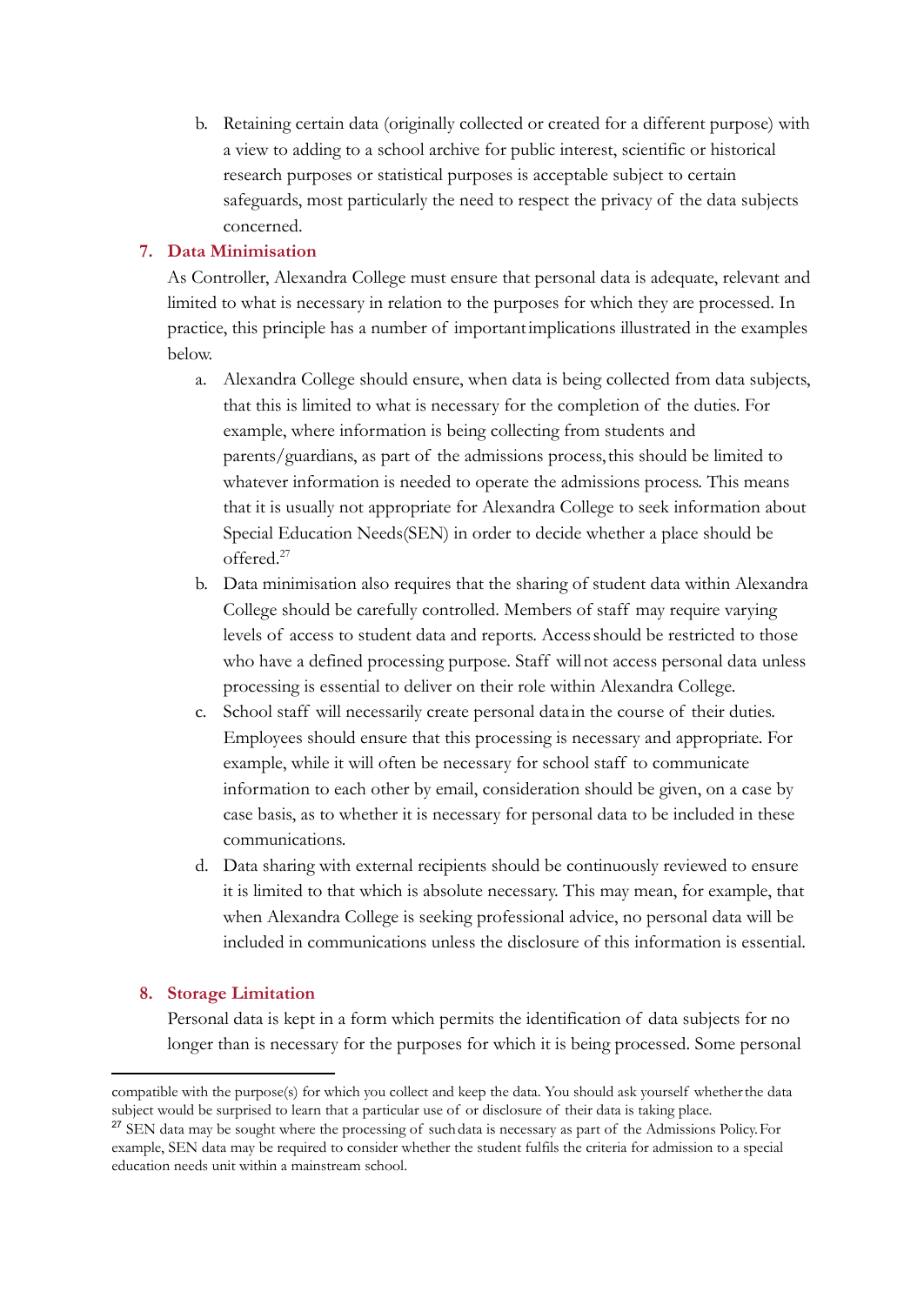data may be stored for longer periods insofar as the data is being processed solely for archiving purposes in the public interest, scientific or historical research purposes or statistical purposes.

- **a.** When deciding on appropriate retention periods, Alexandra College's practices will be informed by advice published by the relevant bodies, notably the Department of Education and Skills, the Data Protection Commission, and Alexandra College management advisory bodies.<sup>28</sup>
- **b.** When documentation or computer files containing personal data are no longer required, the information is disposed of in a mannerthat respects the confidentiality of the data.
- **c.** Data subjects are free to exercise a "right to erasure"/ "right to be forgotten"at any time.
- **d.** Data should be stored in a secure manner that recognises controller obligations under GDPR and the Data Protection Act. This requires Alexandra College for example, to implement appropriate technical and organisational measures to ensure a level of security appropriate to the risk.

# **9. Integrity and Confidentiality**

Whenever personal data is processed by Alexandra College, technical and organisational measures are implemented to safeguard the privacy of data subjects. Alexandra College as controller takes its security responsibilities seriously, employing the most appropriate physical and technical measures, including staff training and awareness. These security procedures are subject to regular review.

- **a.** School employees are required to act at all times in a manner that helps to maintain the confidentiality of any data to whichthey have access. Guidance and training are important to help identify and reinforce appropriate protocols around data security.
- **b.** Alexandra College is legally required to consider the risks to the data subject when any processing of personal data is taking place under its control. Any Risk Assessment should take particular account of the impactof incidents such as accidental or unlawful destruction, loss, alteration, or unauthorised disclosure of, or access to, the personal data.
- **c.** As well as considering the potential severity of anydata incident, a risk assessment should also consider the likelihood of any incident occurring. In this way risks are evaluated on the basis of an objective assessment, by which it is established whether the data processing operations involve a risk or a high risk.<sup>29</sup>

<sup>28</sup> see http://www.dataprotectionschools.ie/en/Data-Protection-Guidelines/Records-Retention/

<sup>&</sup>lt;sup>29</sup> The likelihood and severity of the risk to the rights and freedoms of the data subject should be determined by reference to the nature, scope, context and purposes of the processing. Risk should be evaluated on thebasis of an objective assessment, by which it is established whether data processing operations involve a risk or a high risk (GDPR Recital 76).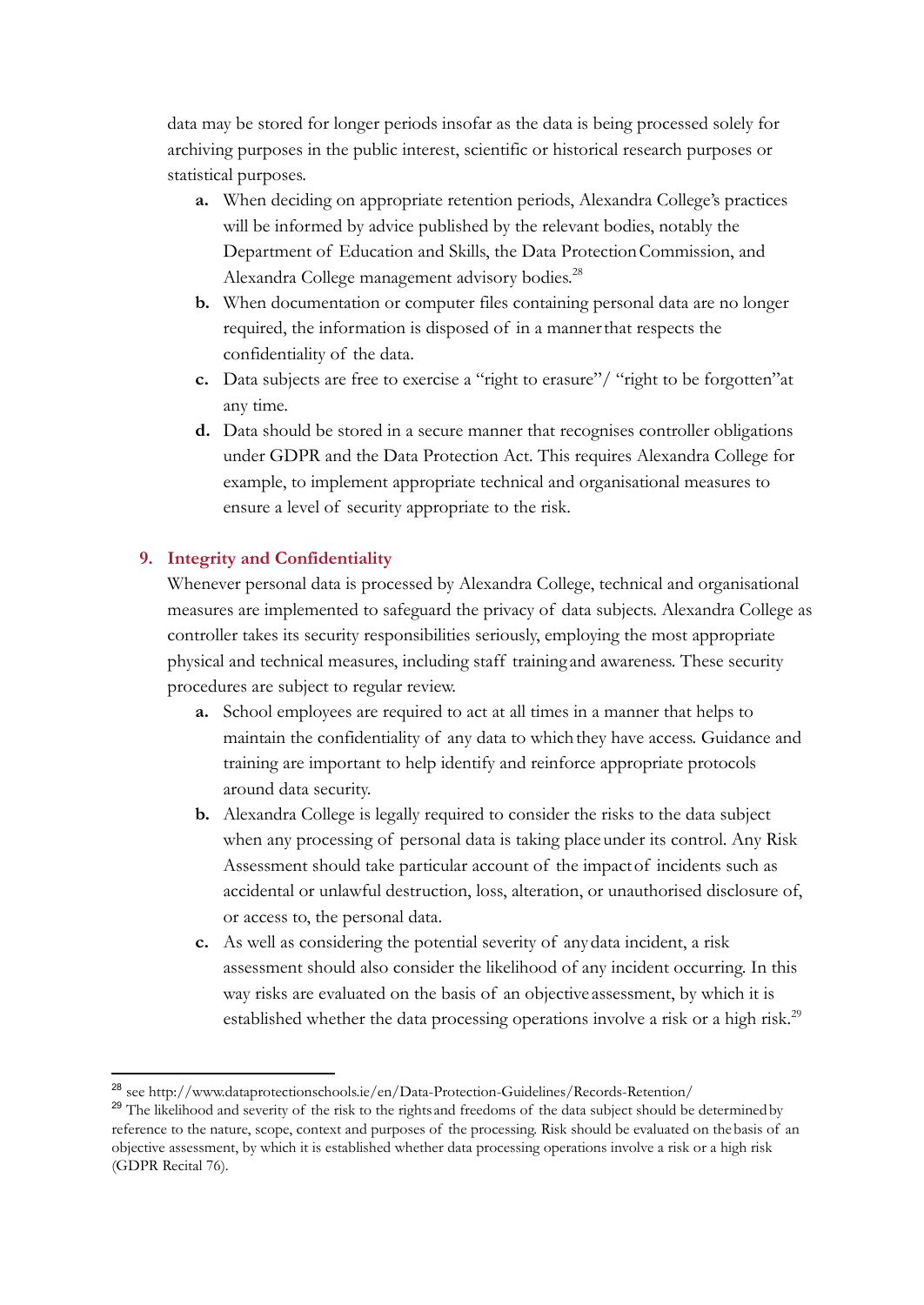- **d.** The follow-on from any risk assessment is for Alexandra College to implement appropriate technical and organisational measures that ensure a level of security appropriate to the risk. These measures should ensure an appropriate level of security, including confidentiality, taking into account the state of the art and the costs of implementation in relation to the risks and the nature of the personal data to be protected (GDPR 83).
- **e.** As well as processing activities undertaken by staff, Alexandra College also considers the risks associated with any processing that is being undertaken on behalf of Alexandra College by other individuals ororganisations (Data Processors). Only processors who provide sufficient guarantees about the implementation of appropriate technical and organisationalmeasures can be engaged.
- **f.** The important contribution that organisational policies can make to better compliance with the Accountability principle was previously highlighted. Similarly, the implementation of agreed policies andprotocols on data security is very helpful. Some possible areas are listed below.
	- **i.** School ICT and Social Media Policy
	- **ii.** Acceptable User Polices for employees, board members, students etc
	- iii. Accessing school data from home
	- **iv.** Password policy
	- **v.** Use of staff personal devices in school
	- **vi.** Use of school devices outside school
	- vii. Bring Your Own Device Policy
	- **viii.** Mobile Phone Policy
	- **ix.** School use of Apps and Cloud Based Systems

1.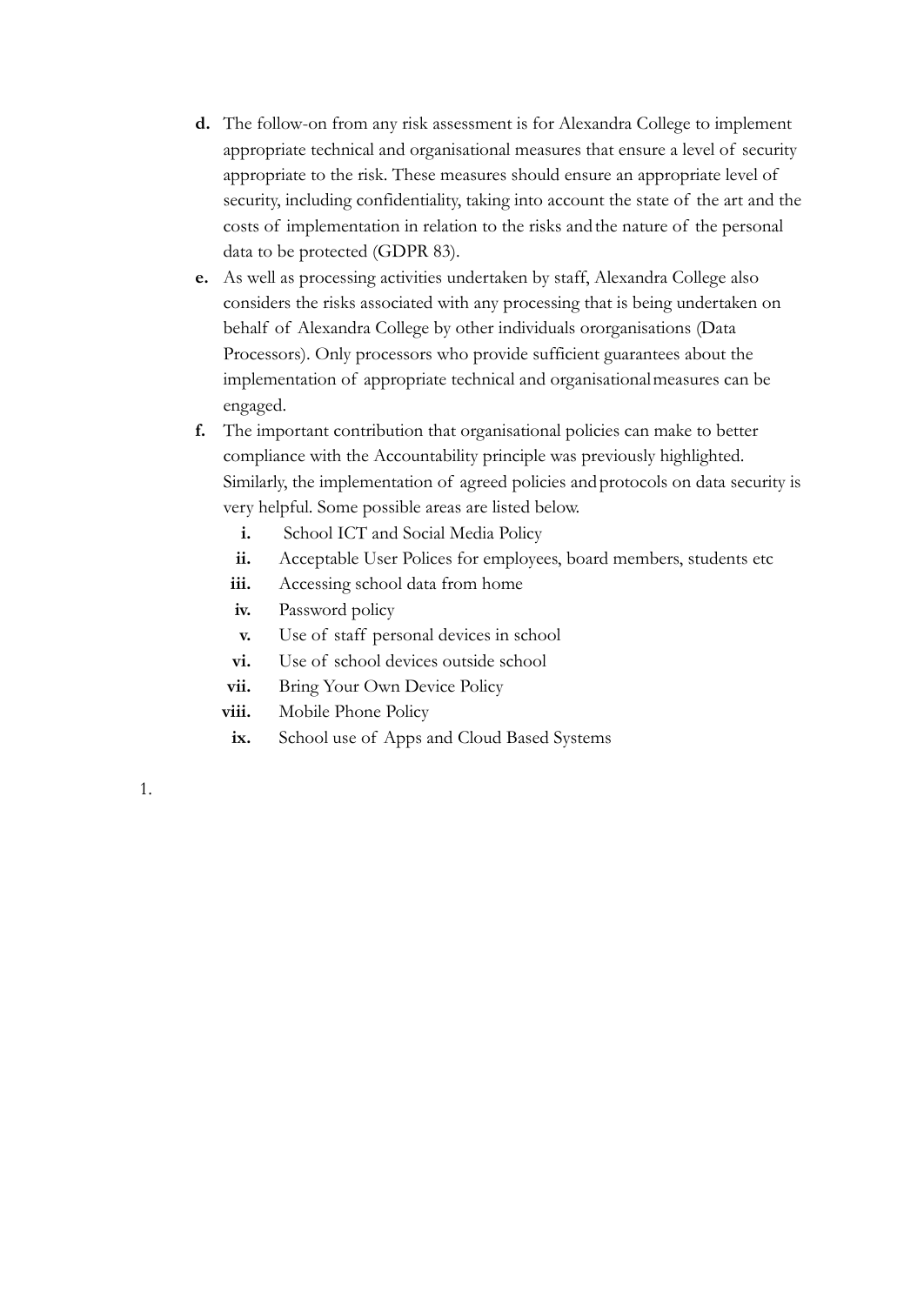## **Appendix 5. MANAGING RIGHTS REQUESTS**

#### **Responding to rights requests**

- a. Alexandra College will log the date of receipt andsubsequent steps taken in response to any valid request. This may include asking the data subject to complete an Access Request Form to facilitate efficient processing of the request. There is no charge for this process.<sup>30</sup>
- b. Alexandra College is obliged to confirm the identity of anyone making a rights request and, where there is any doubt on the issue of identification, will request official proof of identity (e.g. photographic identification) <sup>31</sup>
- c. If requests are manifestly unfounded or excessive<sup>32</sup>, in particular because of their repetitive character, Alexandra College may either: (a) charge a reasonable fee taking into account the administrative costs of providing the information or communication or taking the action requested; or refuse to act on the request.
- d. Alexandra College will need to confirm that sufficient information to locate the data requested has been supplied, particularly if CCTV footage/images are to be searched<sup>33</sup>. Where appropriate the College may contact the data subject if more details are needed.
- e. In responding to rights requests (e.g. data access requests) the school will ensure that all relevant manual<sup>34</sup> and automated systems (computers etc.) are checked.
- f. The school will be conscious of the need to respondwithout undue delay and within the advised timeframes. A response will be made within one month of receipt of any request<sup>35</sup>.

<sup>&</sup>lt;sup>30</sup> Alexandra College may charge a reasonable fee for any further copies requested by the data subject, or where access requests are manifestly unfounded or excessive, taking into account the administrative costs of providing the information. Where a subsequent or similar access request is made after the first request has been complied with, Alexandra College has discretion as to what constitutes a reasonable interval between access requests and this will be assessed on a case-by case basis.

<sup>&</sup>lt;sup>31</sup> Where a subject access request is made via a third party (e.g. a solicitor) Alexandra College will need to be satisfied that the third party making the request is entitled to act on behalf of the individual. It is the thirdparty's responsibility to provide evidence of this entitlement.

<sup>&</sup>lt;sup>32</sup> In such circumstances, Alexandra College must be able to demonstrate the manifestly unfounded or excessive character of a request.

<sup>&</sup>lt;sup>33</sup> Alexandra College will always endeavour to respond to any access request within the stipulated time period. However a timely response can be greatly facilitated by provided (in writing to Alexandra College) all necessary information such as date, time and location of any recording.

<sup>&</sup>lt;sup>34</sup> Non-automated personal data that is held within a filing system or intended to form part of a filing system (GDPR Article 2)

<sup>&</sup>lt;sup>35</sup> That period may be extended by two further months where necessary, taking into account the complexity and number of the requests. Alexandra College must informthe data subject of any such extension within onemonth of receipt of the request, together with the reasonsfor the delay.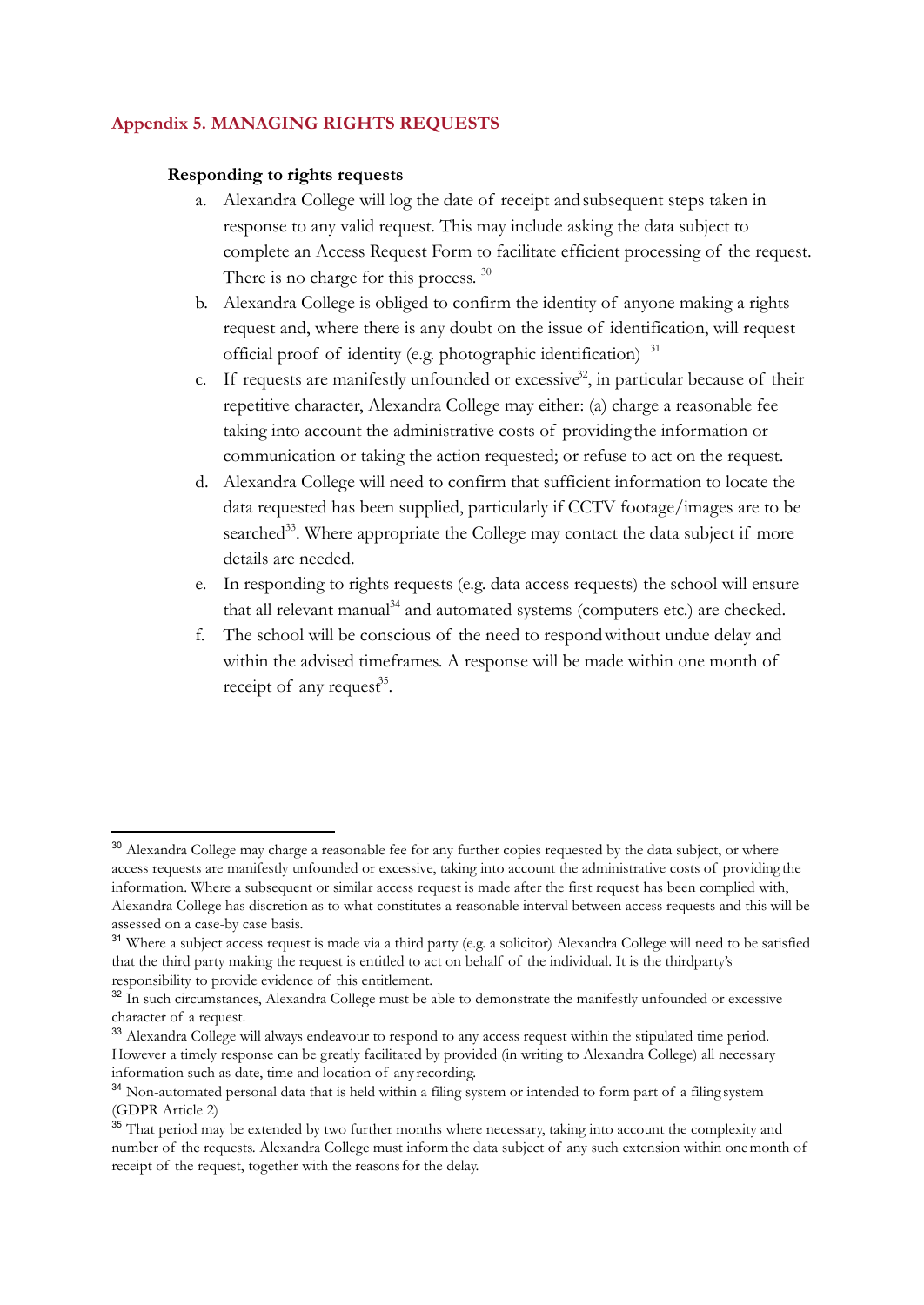- **g.** Alexandra College must be conscious of the restrictions that apply to rights requests.<sup>36</sup> Where unsure as to what information to disclose, Alexandra College reserves the right to seek legal advice.<sup>37</sup>
- h. Where a request is not being fulfilled, the data subject will be informed as to the reasons and the mechanism for lodging a complaint, including contact details for the Data Protection Commission.
- i. Where action has been taken by Alexandra College with regard to rectification, erasure or restriction of processing, Alexandra Collegewill ensure that relevant recipients (i.e. those to whom the personal data has been disclosed) are appropriately informed.

## **2. Format of Information supplied in fulfilling a request**

- **a.** The information will be provided in writing, or by other means, including where appropriate, by electronic means. (When requested by a data subject the information access may be provided in alternative means e.g. orally.)
- **b.** Alexandra College will endeavour to ensure that information is provided in an intelligible and easily accessible format.
- c. Where a request relates to video, then Alexandra College may offer to provide the materials in the form of a series of still images.If other people's images cannot be obscured, then it may not prove possible to provide access to the personal data.<sup>38</sup>

<sup>36</sup> See for example GDPR Article 23 and Irish Data Protection Act 2018 S.56, S.60, S.61.

<sup>&</sup>lt;sup>37</sup> Decisions around responding to data access requests will need to give due regard to rights and responsibilities that derive from other legislation, not least Article 42A of the Irish Constitution which recognises and affirms the natural and imprescriptible rights of all children. Examplesof other factors that might need to be consideredinclude: any court orders relating to parental access or responsibility that may apply; any duty of confidence owed to the child or young person; any consequences of allowing those withparental responsibility access to the child's or young person's information (particularly important if there havebeen allegations of abuse or ill treatment); any detrimentto the child or young person if individuals with parentalresponsibility cannot access this information; and any views the child or young person has on whether their parents should have access to information about them.

<sup>&</sup>lt;sup>38</sup> Where an image is of such poor quality that it does not relate to an identifiable individual, then it may not be considered to be personal data.